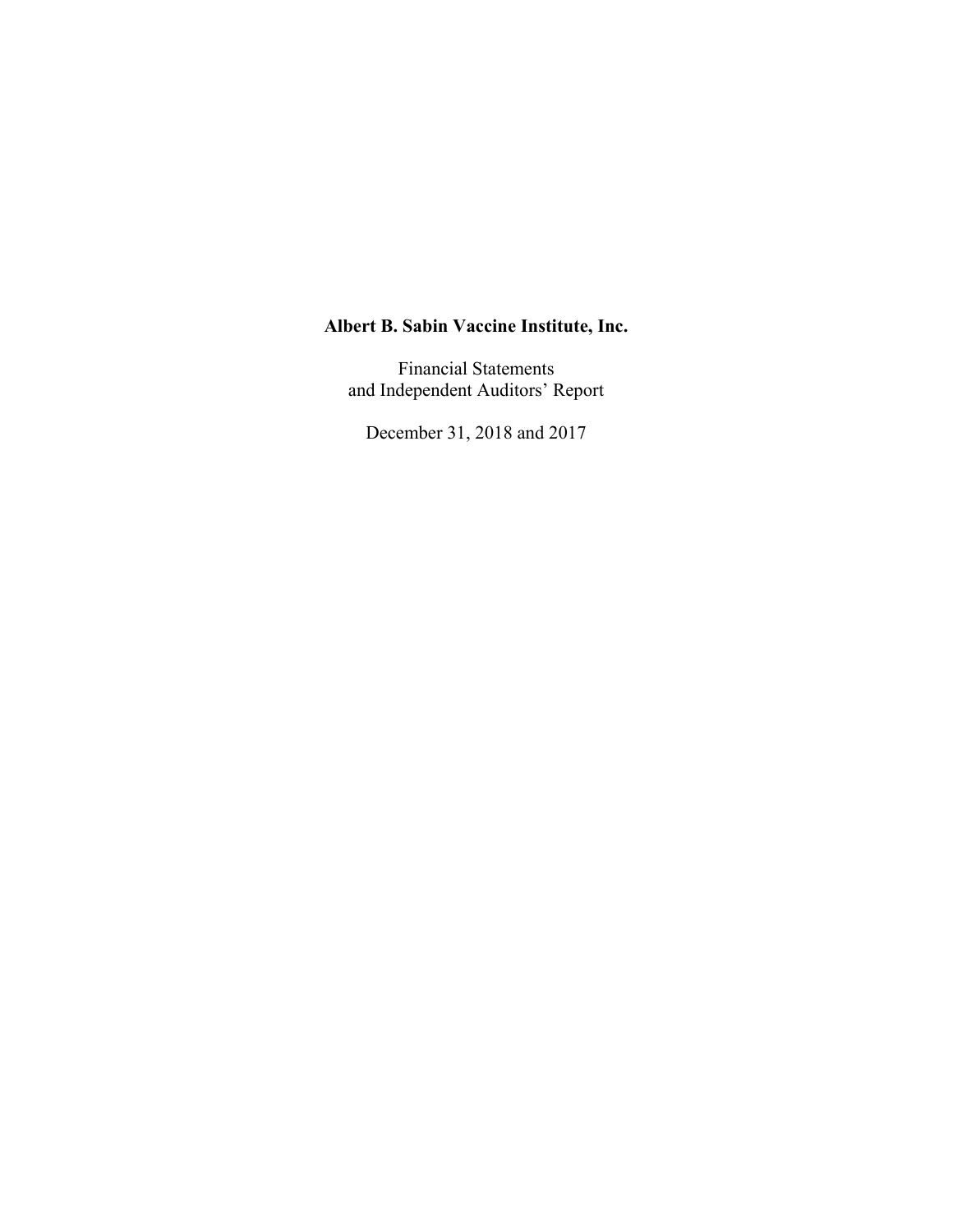Financial Statements December 31, 2018 and 2017

# **Contents**

| <b>Financial Statements</b> |  |
|-----------------------------|--|
|                             |  |
|                             |  |
|                             |  |
|                             |  |
|                             |  |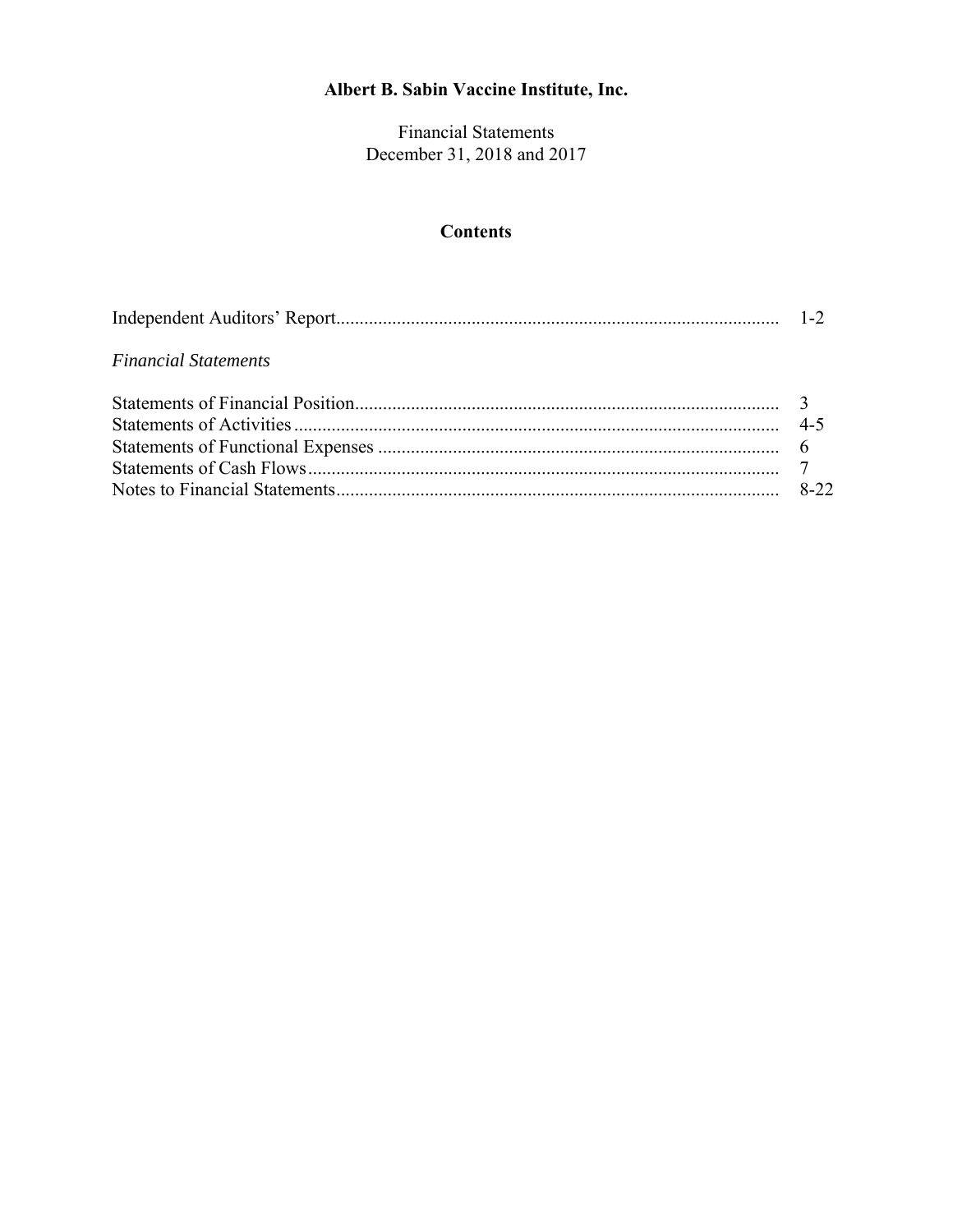

**Rogers & Company PLLC** 

Certified Public Accountants

8300 Boone Boulevard Suite 600 Vienna, Virginia 22182

703.893.0300 voice 703.893.4070 facsimile www.rogerspllc.com

# **INDEPENDENT AUDITORS' REPORT**

To the Board of Trustees of Albert B. Sabin Vaccine Institute, Inc.

We have audited the accompanying financial statements of the Albert B. Sabin Vaccine Institute, Inc. ("the Institute"), which comprise the statements of financial position as of December 31, 2018 and 2017; the related statements of activities, functional expenses, and cash flows for the years then ended; and the related notes to the financial statements.

#### *Management's Responsibility for the Financial Statements*

Management is responsible for the preparation and fair presentation of these financial statements in accordance with accounting principles generally accepted in the United States of America; this includes the design, implementation, and maintenance of internal control relevant to the preparation and fair presentation of financial statements that are free from material misstatement, whether due to fraud or error.

## *Auditor's Responsibility*

Our responsibility is to express an opinion on these financial statements based on our audits. We conducted our audits in accordance with auditing standards generally accepted in the United States of America. Those standards require that we plan and perform the audit to obtain reasonable assurance about whether the financial statements are free from material misstatement.

An audit involves performing procedures to obtain audit evidence about the amounts and disclosures in the financial statements. The procedures selected depend on the auditor's judgment, including the assessment of the risks of material misstatement of the financial statements, whether due to fraud or error. In making those risk assessments, the auditor considers internal control relevant to the entity's preparation and fair presentation of the financial statements in order to design audit procedures that are appropriate in the circumstances, but not for the purpose of expressing an opinion on the effectiveness of the entity's internal control. Accordingly, we express no such opinion. An audit also includes evaluating the appropriateness of accounting policies used and the reasonableness of significant accounting estimates made by management, as well as evaluating the overall presentation of the financial statements.

We believe that the audit evidence we have obtained is sufficient and appropriate to provide a basis for our audit opinion.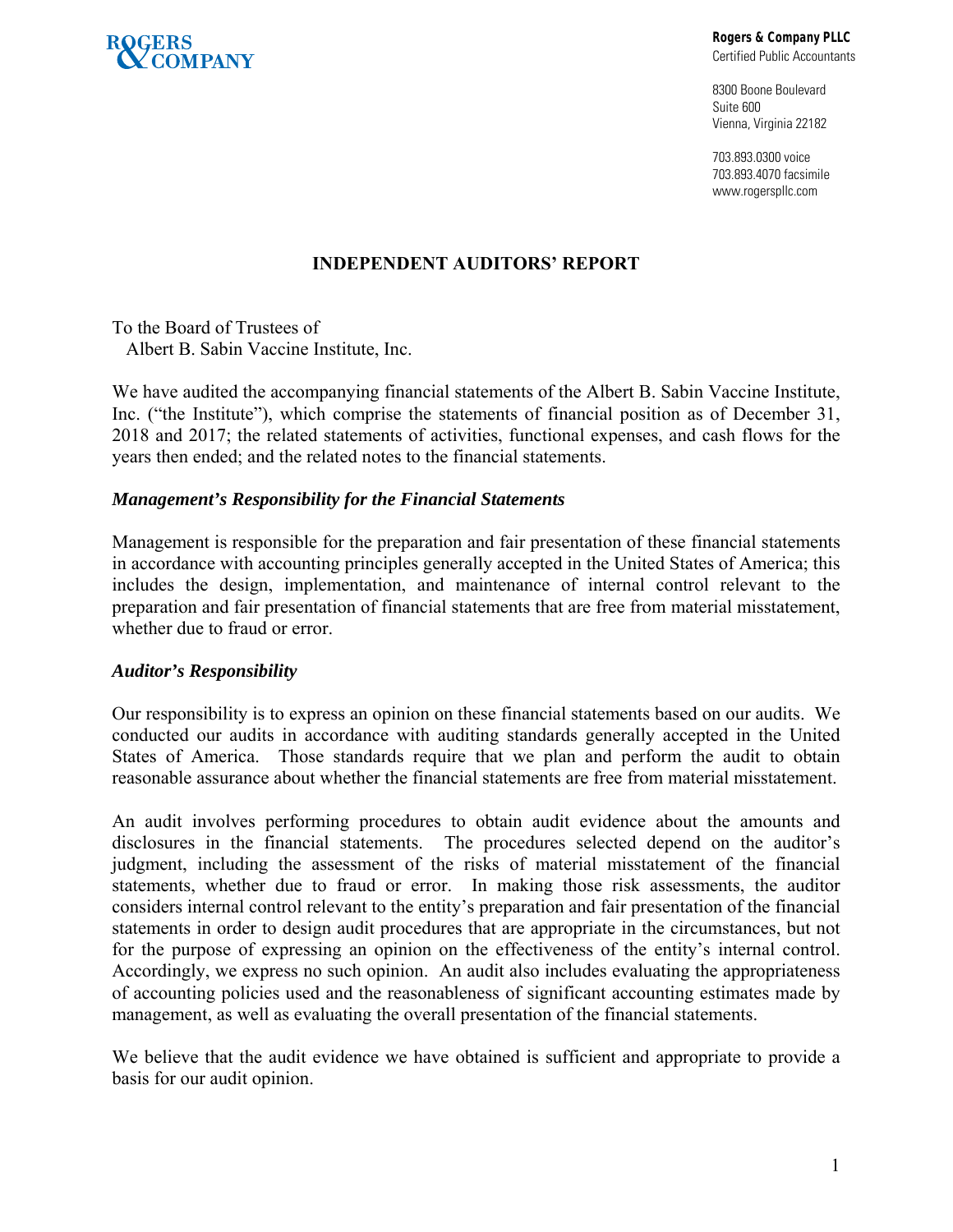

# *Opinion*

In our opinion, the financial statements referred to above present fairly, in all material respects, the financial position of the Institute as of December 31, 2018 and 2017, and the changes in its net assets and its cash flows for the years then ended in accordance with accounting principles generally accepted in the United States of America.

Davens + Commy PLIC

Vienna, Virginia May 24, 2019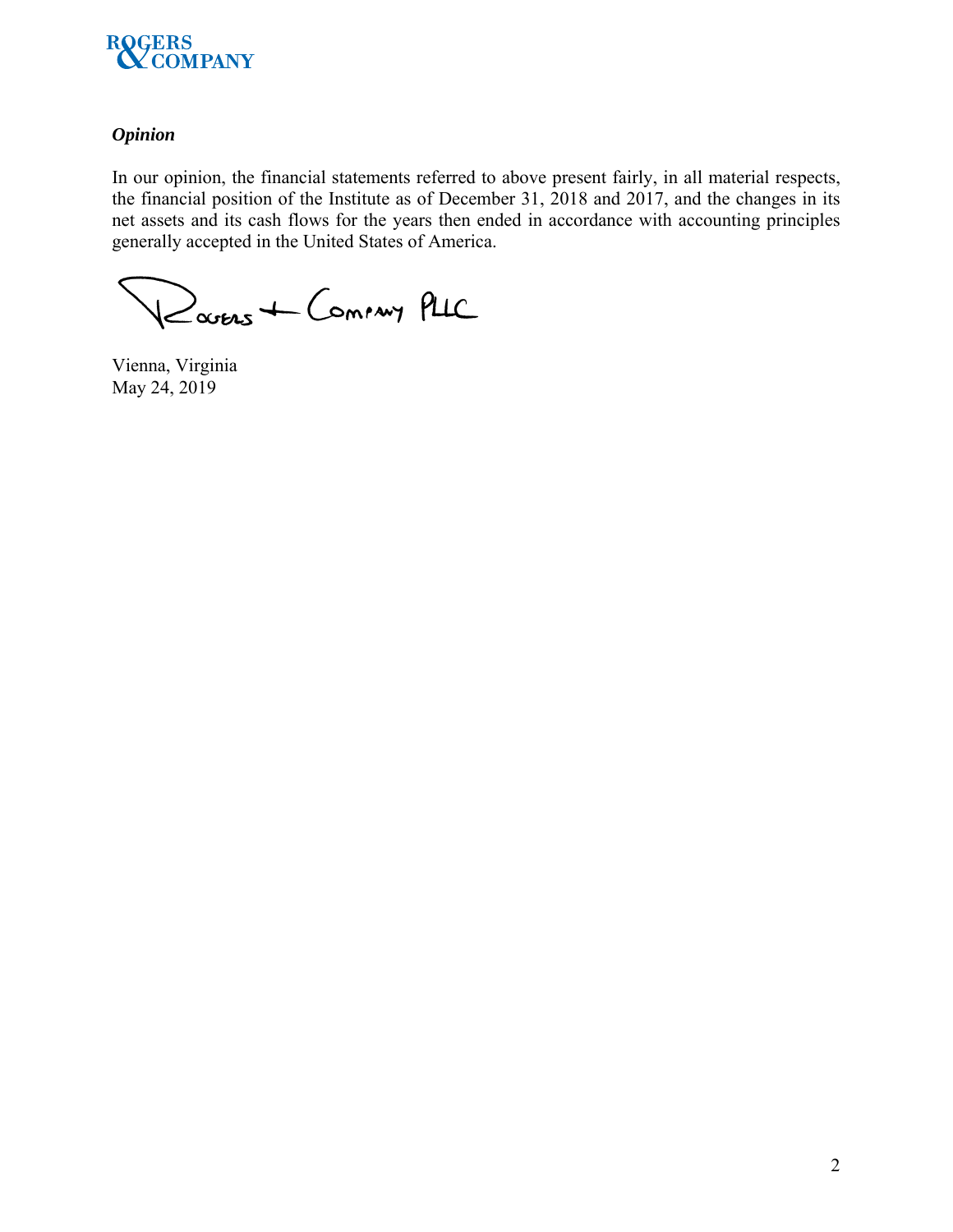# Statements of Financial Position December 31, 2018 and 2017

|                                       | 2018         |            |              | 2017         |
|---------------------------------------|--------------|------------|--------------|--------------|
| <b>Assets</b>                         |              |            |              |              |
| Cash and cash equivalents             | \$           | 10,875,135 | \$           | 7,918,387    |
| Investments                           |              | 1,540,018  |              | 2,856,011    |
| Grants receivable, net                |              | 393,095    |              | 761,908      |
| Other receivables                     |              | 8,150      |              | 18,156       |
| Prepaid expenses and deposits         |              | 116,160    |              | 103,201      |
| Property and equipment, net           |              | 1,020,814  |              | 776,946      |
| Patent, net                           |              | 2,212,353  |              | 2,464,953    |
| Deferred compensation asset           |              | 297,301    |              | 294,729      |
| <b>Total</b> assets                   | \$           | 16,463,026 | $\mathbb{S}$ | 15, 194, 291 |
| <b>Liabilities and Net Assets</b>     |              |            |              |              |
| <b>Liabilities</b>                    |              |            |              |              |
| Accounts payable and accrued expenses | $\mathbb{S}$ | 1,424,511  | \$           | 592,250      |
| Deferred grant revenue                |              | 5,969      |              | 4,100        |
| Deferred rent                         |              | 1,628,579  |              | 1,203,868    |
| Deferred compensation liability       |              | 297,301    |              | 294,729      |
| Security deposit                      |              | 5,969      |              |              |
| <b>Total liabilities</b>              |              | 3,362,329  |              | 2,094,947    |
| <b>Net Assets</b>                     |              |            |              |              |
| Without donor restrictions            |              | 1,774,230  |              | 2,029,399    |
| With donor restrictions               |              | 11,326,467 |              | 11,069,945   |
| Total net assets                      |              | 13,100,697 |              | 13,099,344   |
| Total liabilities and net assets      | \$           | 16,463,026 | \$           | 15,194,291   |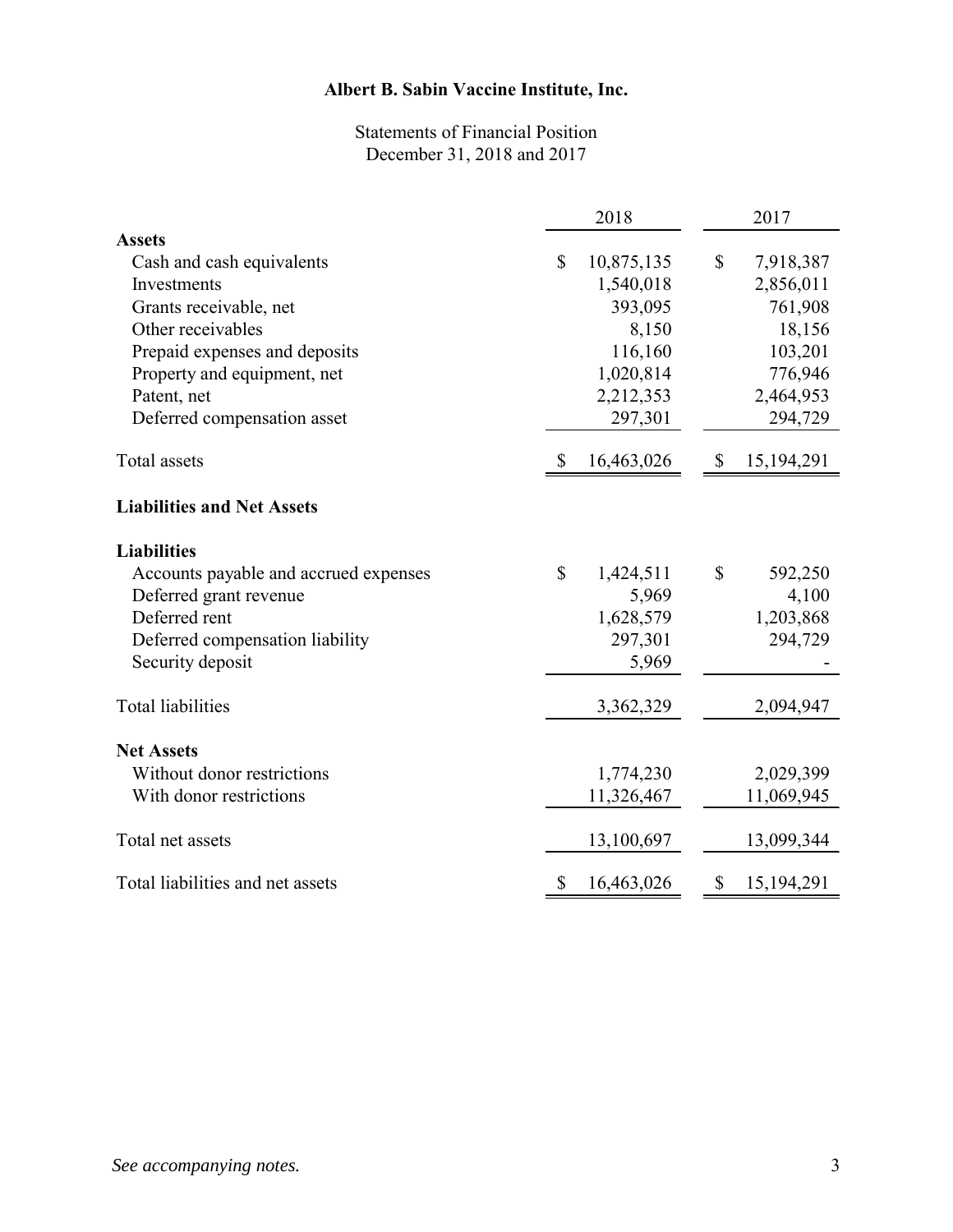# Statement of Activities For the Year Ended December 31, 2018

|                                                       | <b>Without Donor</b> | With Donor       |                  |
|-------------------------------------------------------|----------------------|------------------|------------------|
|                                                       | Restrictions         | Restrictions     | Total            |
| <b>Operating Revenue and Support</b>                  |                      |                  |                  |
| Grants                                                | \$                   | 10,240,606<br>\$ | \$<br>10,240,606 |
| Contributions                                         | 159,723              | 85,799           | 245,522          |
| Investment income                                     | 50,164               | 20,854           | 71,018           |
| Rental revenue                                        | 47,753               |                  | 47,753           |
| Released from restrictions                            | 10,090,737           | (10,090,737)     |                  |
| Total operating revenue and support                   | 10,348,377           | 256,522          | 10,604,899       |
| <b>Expenses</b>                                       |                      |                  |                  |
| Program services                                      | 8,549,331            |                  | 8,549,331        |
| Supporting services:                                  |                      |                  |                  |
| General and administrative                            | 1,637,194            |                  | 1,637,194        |
| Fundraising                                           | 203,576              |                  | 203,576          |
|                                                       |                      |                  |                  |
| Total supporting services                             | 1,840,770            |                  | 1,840,770        |
| Total expenses                                        | 10,390,101           |                  | 10,390,101       |
| <b>Change in Net Assets from</b><br><b>Operations</b> | (41, 724)            | 256,522          | 214,798          |
| <b>Non-Operating Activities</b>                       |                      |                  |                  |
| Project funds transfer                                | (213, 445)           |                  | (213, 445)       |
| Total non-operating activities                        | (213, 445)           |                  | (213, 445)       |
| <b>Change in Net Assets</b>                           | (255, 169)           | 256,522          | 1,353            |
| Net Assets, beginning of year                         | 2,029,399            | 11,069,945       | 13,099,344       |
| Net Assets, end of year                               | \$<br>1,774,230      | \$<br>11,326,467 | \$<br>13,100,697 |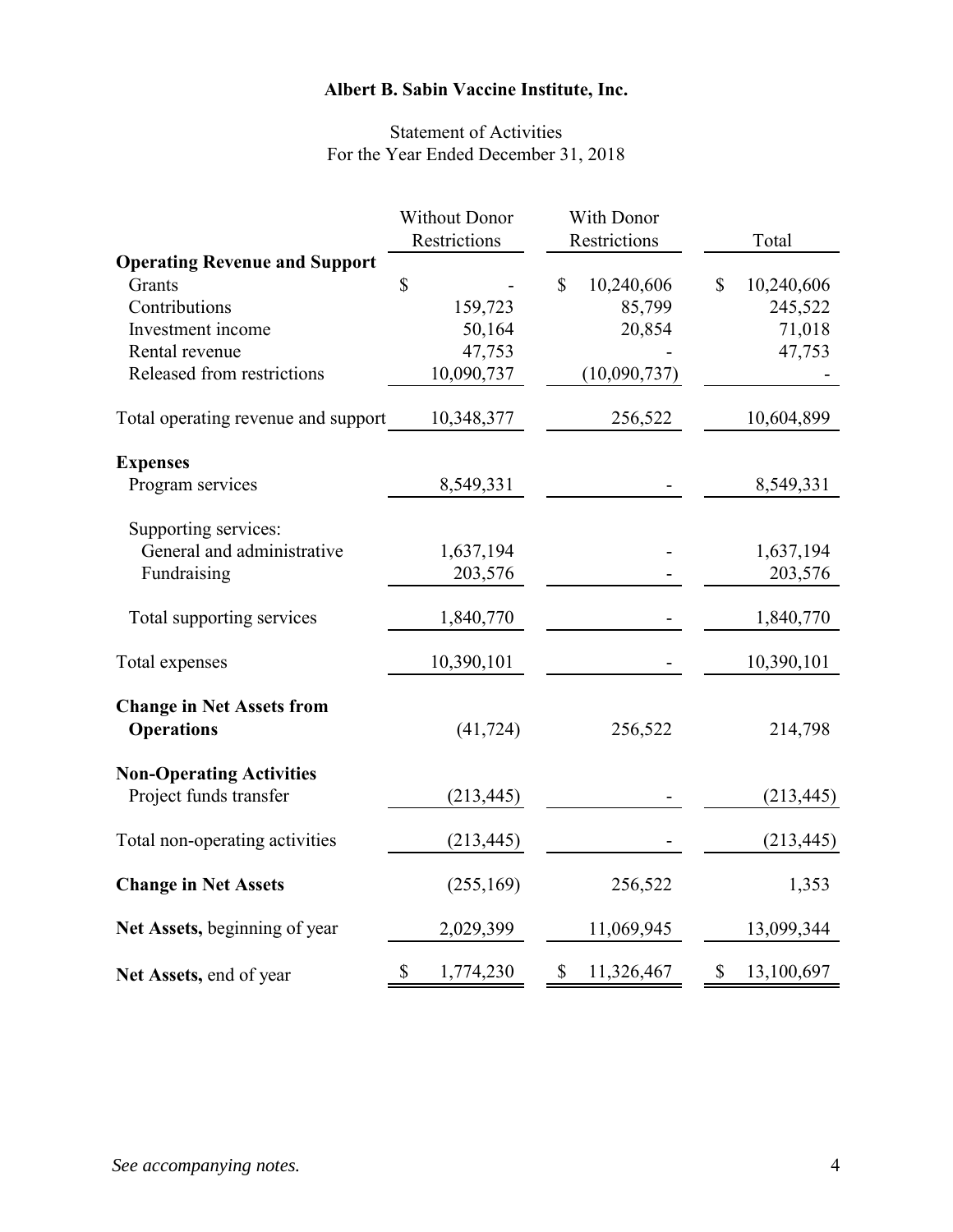# Statement of Activities For the Year Ended December 31, 2017

|                                      | <b>Without Donor</b>   | With Donor                |                           |
|--------------------------------------|------------------------|---------------------------|---------------------------|
|                                      | Restrictions           | Restrictions              | Total                     |
| <b>Operating Revenue and Support</b> |                        |                           |                           |
| Grants                               | $\mathbb{S}$<br>70,000 | $\mathbb{S}$<br>7,506,560 | $\mathbb{S}$<br>7,576,560 |
| Contributions                        | 389,466                | 397,828                   | 787,294                   |
| Investment income                    | 80,821                 | 11,402                    | 92,223                    |
| Membership dues                      |                        | 1,225                     | 1,225                     |
| Other revenue                        | 15,222                 |                           | 15,222                    |
| Released from restrictions           | 10,601,165             | (10,601,165)              |                           |
| Total operating revenue and support  | 11,156,674             | (2,684,150)               | 8,472,524                 |
| <b>Expenses</b>                      |                        |                           |                           |
| Program services                     | 7,354,404              |                           | 7,354,404                 |
| Supporting services:                 |                        |                           |                           |
| General and administrative           | 1,983,587              |                           | 1,983,587                 |
| Fundraising                          | 396,723                |                           | 396,723                   |
| Total supporting services            | 2,380,310              |                           | 2,380,310                 |
| Total expenses                       | 9,734,714              |                           | 9,734,714                 |
| <b>Change in Net Assets from</b>     |                        |                           |                           |
| <b>Operations</b>                    | 1,421,960              | (2,684,150)               | (1,262,190)               |
| <b>Non-Operating Activity</b>        |                        |                           |                           |
| Project transfer (BCM)               | (1,121,003)            |                           | (1, 121, 003)             |
| Total non-operating activity         | (1,121,003)            |                           | (1, 121, 003)             |
| <b>Change in Net Assets</b>          | 300,957                | (2,684,150)               | (2,383,193)               |
| Net Assets, beginning of year        | 1,728,442              | 13,754,095                | 15,482,537                |
| Net Assets, end of year              | \$<br>2,029,399        | \$<br>11,069,945          | \$<br>13,099,344          |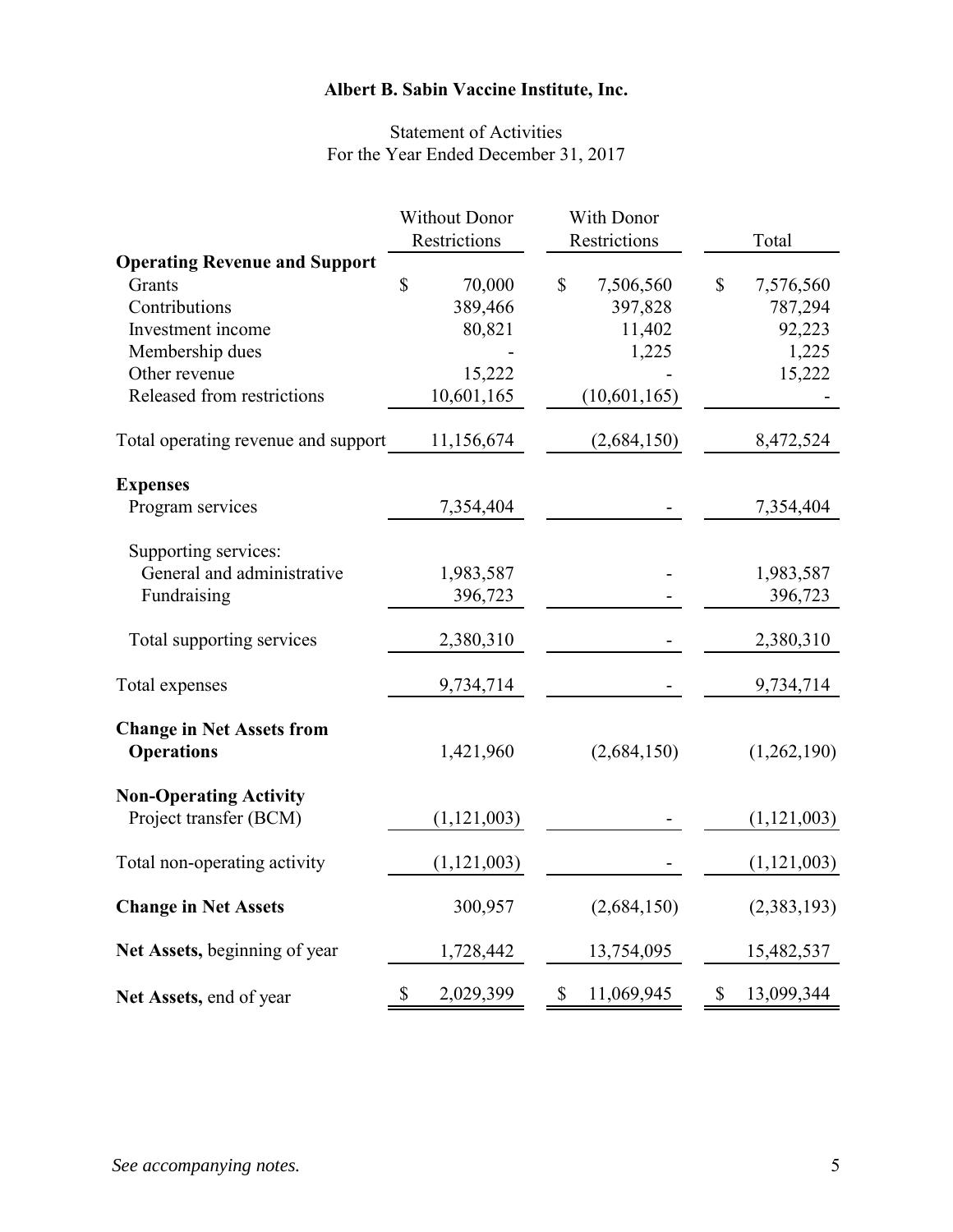#### Statements of Functional Expenses For the Years Ended December 31, 2018 and 2017

|                               | 2018        |              |  |                |  | 2017                     |            |               |              |  |                |               |      |           |
|-------------------------------|-------------|--------------|--|----------------|--|--------------------------|------------|---------------|--------------|--|----------------|---------------|------|-----------|
|                               | General and |              |  |                |  | General and              |            |               |              |  |                |               |      |           |
|                               |             | Program      |  | Administrative |  | Fundraising              | Total      |               | Program      |  | Administrative | Fundraising   |      | Total     |
| Salaries                      | \$          | 2,461,779 \$ |  | 563,378 \$     |  | 157,239 \$               | 3,182,396  | <sup>\$</sup> | 2,172,467 \$ |  | 804,648 \$     | 272,794 \$    |      | 3,249,909 |
| Employee benefits             |             | 231,197      |  | 91,310         |  | 14,890                   | 337,397    |               | 215,678      |  | 130,927        | 24,892        |      | 371,497   |
| Payroll taxes                 |             | 154,397      |  | 38,829         |  | 10,706                   | 203,932    |               | 145,864      |  | 46,992         | 18,232        |      | 211,088   |
| Professional fees             |             | 1,737,680    |  | 117,878        |  | 4,577                    | 1,860,135  |               | 971,784      |  | 246,076        | 15,703        |      | 1,233,563 |
| Website and promotions        |             | 139,530      |  | 4,656          |  | $\blacksquare$           | 144,186    |               | 76,974       |  | 37,564         | 5,136         |      | 119,674   |
| Office supplies               |             | 9,733        |  | 14,407         |  | 147                      | 24,287     |               | 11,620       |  | 13,945         | 868           |      | 26,433    |
| Telephone                     |             | 13,452       |  | 28,744         |  | 999                      | 43,195     |               | 15,968       |  | 25,614         | 1,127         |      | 42,709    |
| Postage and printing          |             | 15,493       |  | 3,214          |  | 342                      | 19,049     |               | 16,112       |  | 6,650          | 888           |      | 23,650    |
| Computer and copier           |             | 18,177       |  | 6,733          |  | 1,874                    | 26,784     |               | 5,863        |  | 5,916          |               |      | 11,779    |
| Rent                          |             |              |  | 560,407        |  |                          | 560,407    |               |              |  | 456,925        |               |      | 456,925   |
| Insurance                     |             |              |  | 43,726         |  |                          | 43,726     |               | 19,223       |  | 57,443         |               |      | 76,666    |
| Internet                      |             | 491          |  | 10,073         |  |                          | 10,564     |               | 2,174        |  | 10,192         | 40            |      | 12,406    |
| Seminar and training          |             | 215          |  | 1,143          |  | 1,400                    | 2,758      |               | 881          |  | 157            |               |      | 1,038     |
| Books and publications        |             | 416          |  |                |  |                          | 416        |               |              |  |                |               |      |           |
| Dues and subscriptions        |             | 21,116       |  | 6,188          |  | 7,245                    | 34,549     |               | 25,843       |  | 16,259         | 8,196         |      | 50,298    |
| Sponsored events              |             | 1,103,244    |  | 5,289          |  | 110                      | 1,108,643  |               | 826,941      |  | 15,617         |               |      | 842,558   |
| Sub-recipient grants          |             | 1,941,343    |  |                |  | $\overline{\phantom{a}}$ | 1,941,343  |               | 2,149,949    |  |                | 27,041        |      | 2,176,990 |
| Travel                        |             | 424,264      |  | 3,861          |  | 2,792                    | 430,917    |               | 433,986      |  | 4,141          | 18,033        |      | 456,160   |
| Interest                      |             | 73           |  | 39             |  |                          | 112        |               | 278          |  | 13             |               |      | 291       |
| Depreciation and amortization |             | 252,600      |  | 120,539        |  |                          | 373,139    |               | 252,600      |  | 85,977         |               |      | 338,577   |
| Recruiting                    |             | 16,537       |  | 5,024          |  | 1,195                    | 22,756     |               | 7,701        |  | 3,961          | 3,583         |      | 15,245    |
| Foreign exchange loss         |             |              |  |                |  |                          |            |               | 1,022        |  |                |               |      | 1,022     |
| Miscellaneous                 |             | 7,594        |  | 11,756         |  | 60                       | 19,410     |               | 1,476        |  | 14,570         | 190           |      | 16,236    |
| <b>Total Expenses</b>         |             | 8,549,331 \$ |  | $1,637,194$ \$ |  | 203,576 \$               | 10,390,101 | <b>S</b>      | 7,354,404 \$ |  | 1,983,587      | 396,723<br>-S | - \$ | 9,734,714 |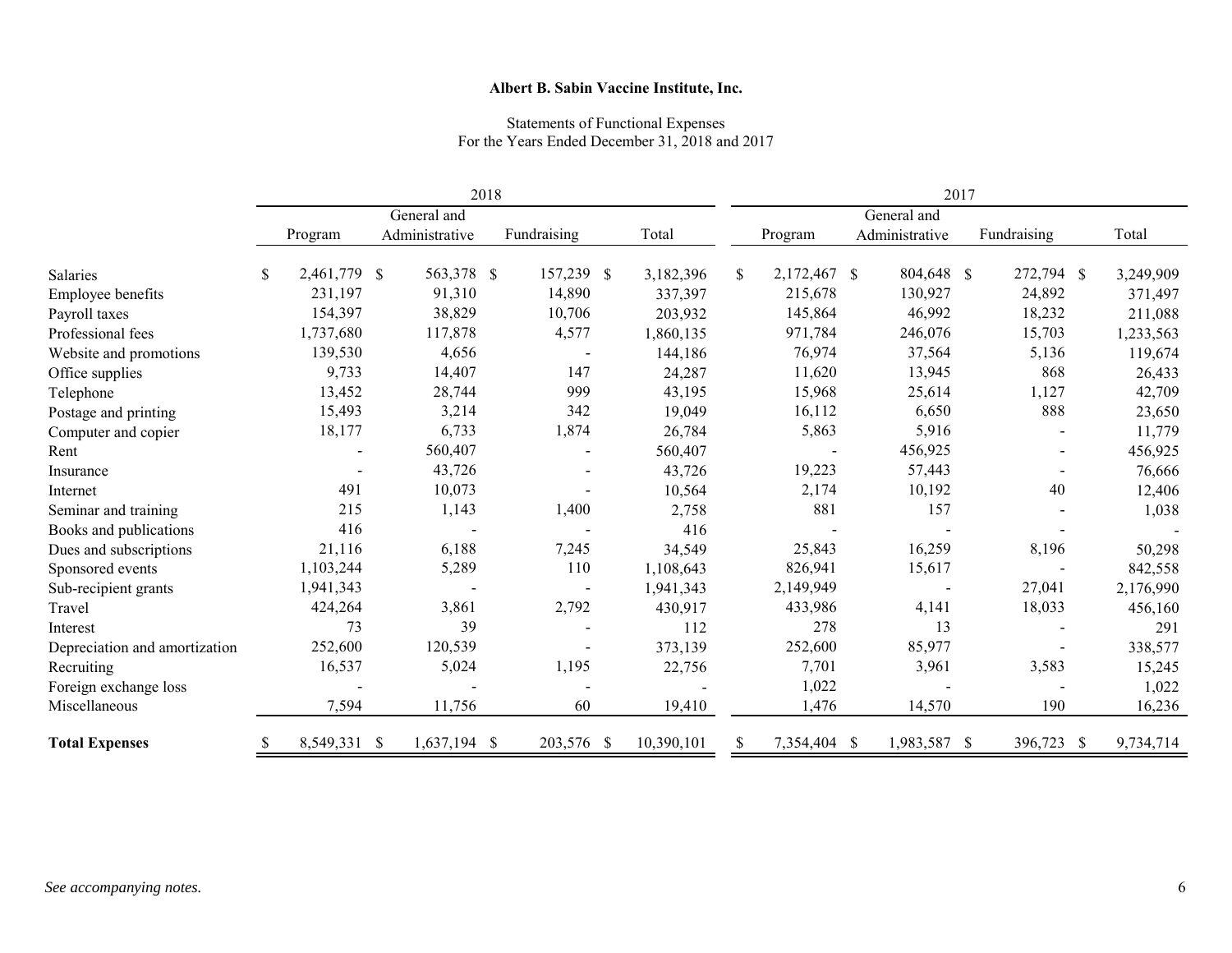# Statements of Cash Flows For the Years Ended December 31, 2018 and 2017

|                                                      | 2018          |            | 2017              |
|------------------------------------------------------|---------------|------------|-------------------|
| <b>Cash Flows from Operating Activities</b>          |               |            |                   |
| Change in net assets                                 | $\mathcal{S}$ | 1,353      | \$<br>(2,383,193) |
| Adjustments to reconcile change in net assets to net |               |            |                   |
| cash provided by (used in) operating activities:     |               |            |                   |
| Leasehold improvements purchased with                |               |            |                   |
| tenant improvement allowance                         |               |            | (833,755)         |
| Depreciation and amortization on property            |               |            |                   |
| and equipment                                        |               | 120,539    | 85,977            |
| Amortization on patent                               |               | 252,600    | 252,600           |
| Net change in discount on grants receivable          |               | 8,569      |                   |
| Unrealized and realized gain                         |               | (27, 732)  | (65,215)          |
| Donated securities                                   |               |            | (4,935)           |
| Change in operating assets and liabilities:          |               |            |                   |
| Decrease in grants receivable                        |               | 360,244    | 673,300           |
| Decrease in other receivables                        |               | 10,006     | 252,428           |
| (Increase) decrease in prepaid expenses and deposits |               | (12,959)   | 112,005           |
| Decrease (increase) in deferred compensation asset   |               | 11,934     | (60, 503)         |
| Increase (decrease) in accounts payable and          |               |            |                   |
| accrued expenses                                     |               | 832,261    | (737, 530)        |
| Increase (decrease) in deferred grant revenue        |               | 1,869      | (80, 924)         |
| Increase in deferred rent                            |               | 424,711    | 1,191,329         |
| Increase in deferred compensation liability          |               | 2,572      | 60,503            |
| Increase in security deposit                         |               | 5,969      |                   |
| Net cash provided by (used in) operating activities  |               | 1,991,936  | (1, 537, 913)     |
| <b>Cash Flows from Investing Activities</b>          |               |            |                   |
| Purchase of fixed assets                             |               | (364, 407) |                   |
| Purchase of investments                              |               | (11, 744)  | (286,218)         |
| Proceeds from sale of investments                    |               | 1,340,963  | 2,566,389         |
| Net cash provided by investing activities            |               | 964,812    | 2,280,171         |
| Net Increase in Cash and Cash Equivalents            |               | 2,956,748  | 742,258           |
| Cash and Cash Equivalents, beginning of year         |               | 7,918,387  | 7,176,129         |
| Cash and Cash Equivalents, end of year               | \$            | 10,875,135 | \$<br>7,918,387   |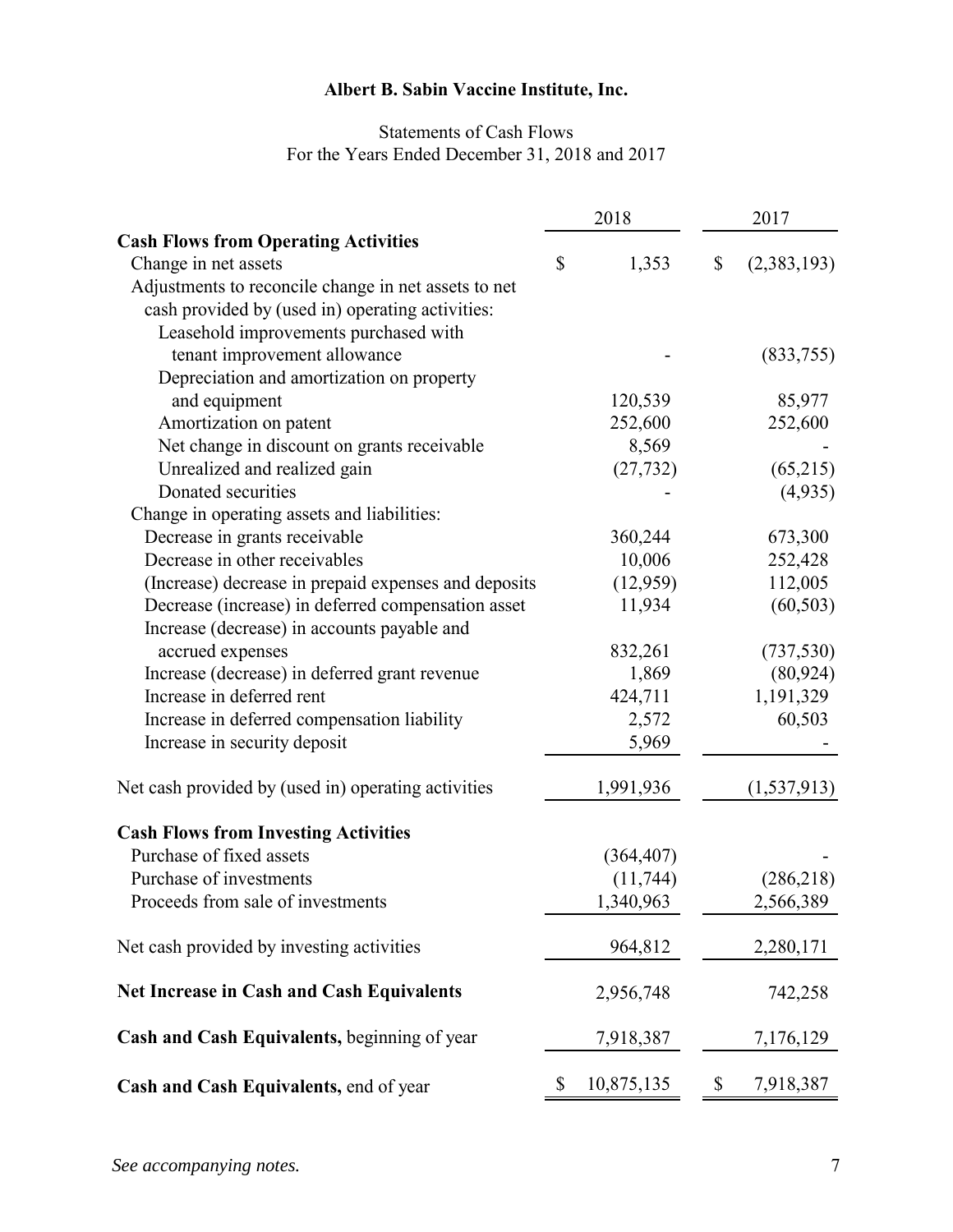Notes to Financial Statements December 31, 2018 and 2017

## **1. Nature of Operations**

The Albert B. Sabin Vaccine Institute, Inc. ("the Institute") is a not-for-profit organization that was incorporated in January 1994 under the laws of the state of Maryland to operate for charitable, educational, and scientific purposes under Section  $501(c)(3)$  of the Internal Revenue Code (IRC). It is dedicated to continuing the work and achieving the vision of Dr. Albert Sabin to make vaccines more accessible, enable innovation, and expand immunization across the globe.

The Institute receives support in the form of contributions, sponsorships, and grants. The Institute is a leading advocate for expanding vaccine access and uptake globally, advancing vaccine research and development, and amplifying vaccine knowledge and innovation. Unlocking the potential of vaccines through partnership, the Institute has built a robust ecosystem of funders, innovators, implementers, practitioners, policy makers, and public stakeholders to advance its vision of a future free from preventable diseases. As a non-profit with more than two decades of experience, the Institute is committed to finding solutions that last and extending the full benefits of vaccines to all people, regardless of who they are or where they live.

# **2. Summary of Significant Accounting Policies**

#### Basis of Accounting and Presentation

The financial statements are prepared on the accrual basis of accounting. The project funds transfer is considered to be a non-operating activity. The Institute does not consider this item to be a part of normal operating activities, and accordingly, separately identifies it in the accompanying statement of activities. Revenue is recognized when earned and expenses are recorded when incurred.

Net assets are classified as follows:

• *Net Assets Without Donor Restrictions* – Net assets available for use in general operations and not subject to donor (or certain grantor) restrictions. The governing Board has designated, from net assets without donor restrictions, net assets for a reserve fund in the amount of \$1,006,164. The purpose of the reserve fund is to help ensure the long-term ability of the Institute to meet its mission by creating an internal line of credit to maintain cash flow and financial flexibility; to enable the Institute to sustain operations through delays in payments of committed funding; and to pay for one-time, nonrecurring expenses that will build capacity, such as staff development or research and development. The target minimum reserve fund approximates six months of operating expenses on average.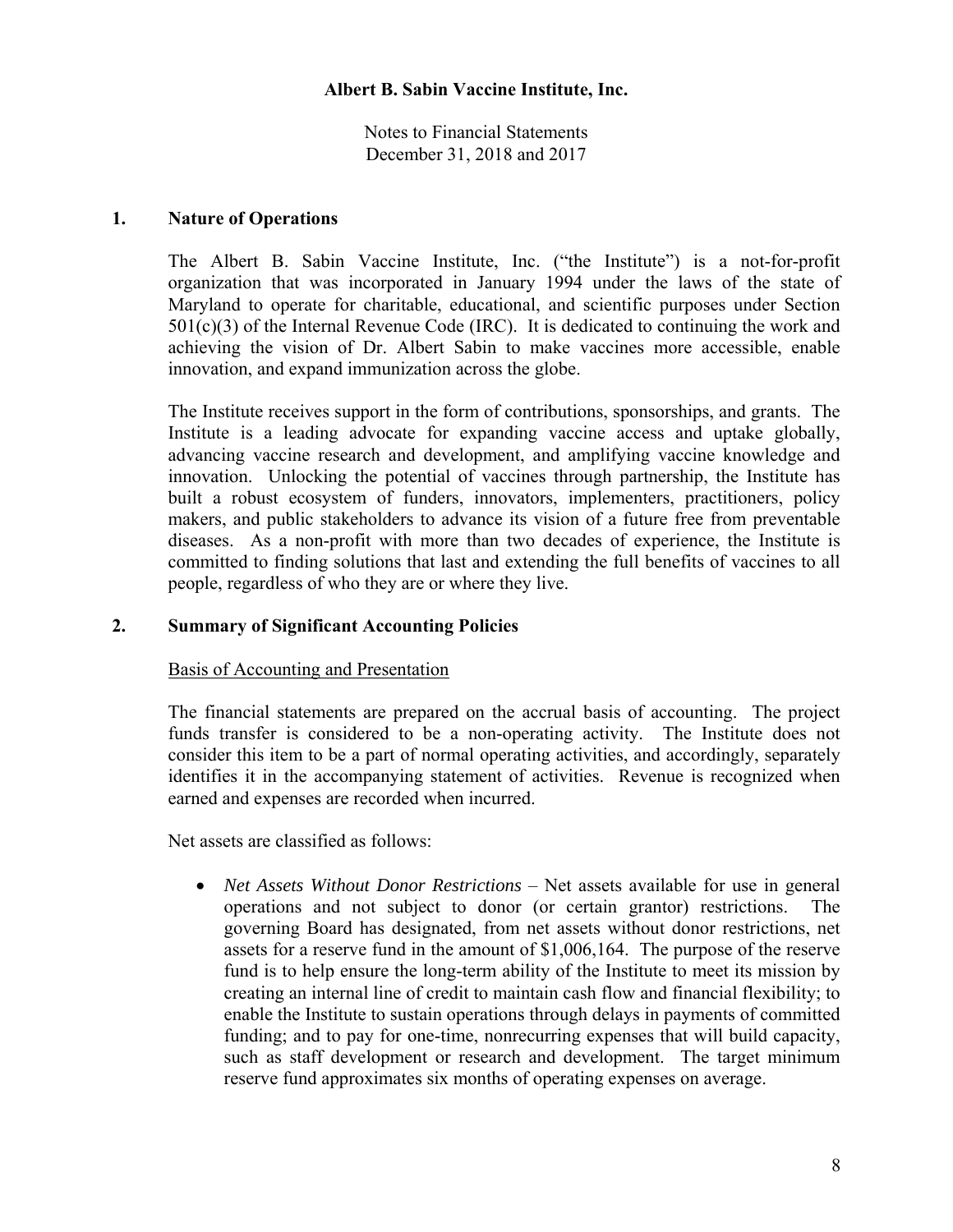Notes to Financial Statements December 31, 2018 and 2017

## **2. Summary of Significant Accounting Policies (continued)**

#### Basis of Accounting and Presentation (continued)

 *Net Assets With Donor Restrictions* – Net assets subject to donor- (or certain grantor-) imposed restrictions. Some donor-imposed restrictions are temporary in nature, such as those that will be met by the passage of time or other events specified by the donor. Other donor-imposed restrictions are perpetual in nature, where the donor stipulates that resources be maintained in perpetuity. Donorimposed restrictions are released when a restriction expires, that is, when the stipulated time has elapsed, when the stipulated purpose for which the resource was restricted has been fulfilled, or both.

#### Use of Estimates

The preparation of financial statements in conformity with accounting principles generally accepted in the United States of America requires management to make estimates and assumptions that affect certain reported amounts and disclosures. Accordingly, actual results could differ from those estimates.

#### Cash Equivalents

For the purpose of the statements of cash flows, the Institute considers as cash equivalents all highly liquid investments, which can be converted into known amounts of cash and have a maturity period of ninety days or less at the time of purchase. Excluded from this definition are amounts intended for use as investment reserves.

#### Investments

Investments are stated at fair value, are based on quoted market prices, and consist primarily of money market funds held for investment. Realized and unrealized gains and losses, when recognized, are reported as a component of investment income in the accompanying statements of activities.

Donated marketable securities are recorded at fair value at the time of receipt. The Institute's general policy is to liquidate these investments shortly after receipt.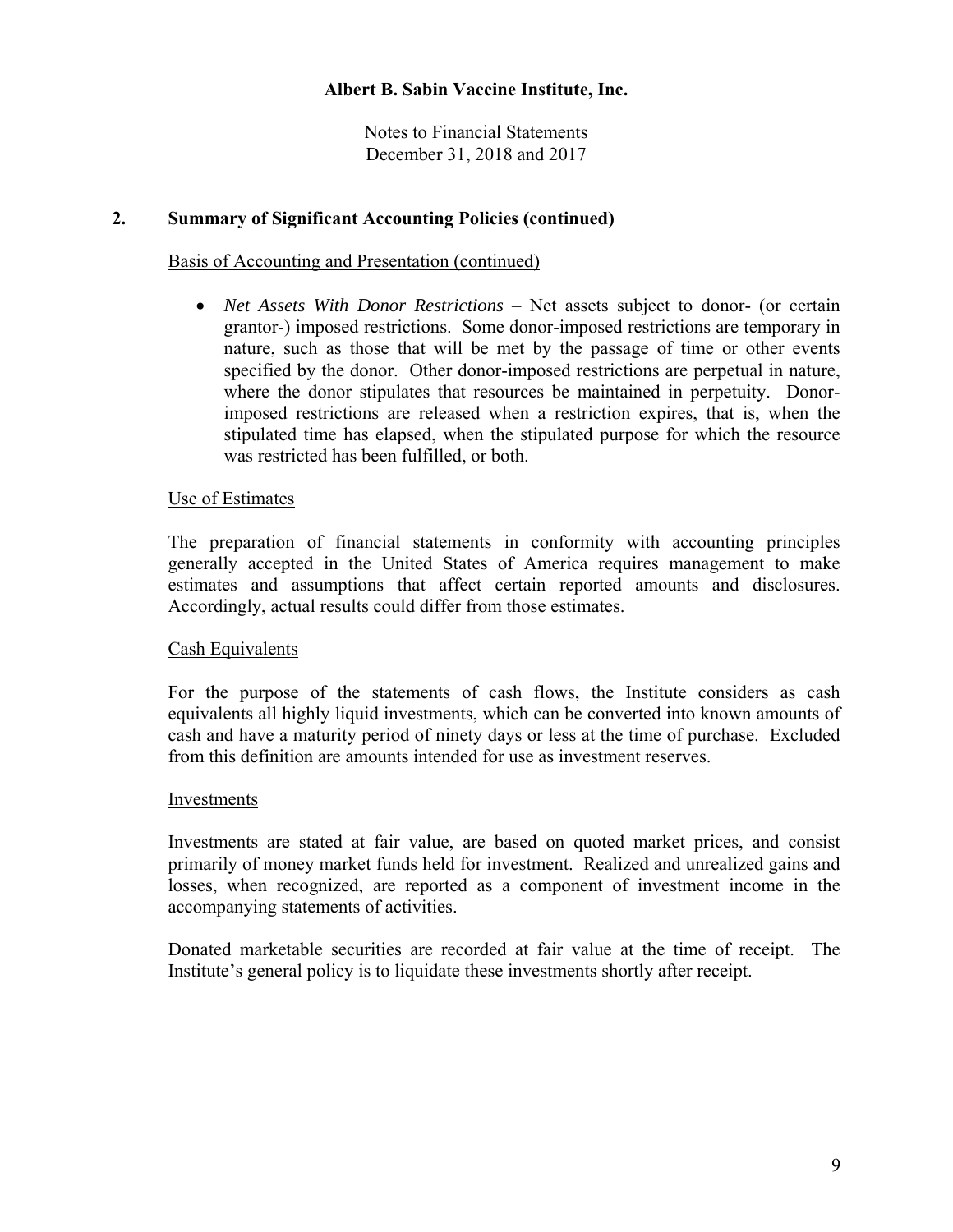Notes to Financial Statements December 31, 2018 and 2017

## **2. Summary of Significant Accounting Policies (continued)**

## Grants Receivable

Grants receivable represent amounts that have been promised but not yet received. All grants receivable are reflected at either net realizable value, or at net present value based on projected cash flows. Grants receivable due in more than one year initially recorded in 2018 were discounted at an average annual rate of 3%, using a rate that considers market and credit risk. No allowance for doubtful accounts has been recorded as management believes that all receivables are fully collectible.

# Property and Equipment

Property and equipment with a cost greater than \$5,000 and a projected useful life exceeding one year are capitalized and recorded at cost. Property and equipment are stated at cost less accumulated depreciation and amortization, which is computed using the straight-line method over the assets' estimated useful lives, which range from 5 to 7 years. Upon the retirement or disposal of assets, the cost and accumulated depreciation and amortization are eliminated from the respective accounts and the resulting gain or loss is included in revenue or expenses. Expenditures for maintenance and repairs are charged to expenses as incurred.

## Patent

The donated patent is stated at the original assessed value less amortization computed on the straight-line method over the estimated life of the patent.

## Revenue Recognition

All grants and contributions are considered to be available for unrestricted use unless specifically restricted by the donors. The Institute reports grants and contributions as restricted support if they are received with donor or grantor stipulations that limit the use of the donated assets. When a donor restriction expires, that is, when a stipulated time restriction ends or purpose restriction is accomplished, net assets with donor restrictions are reclassified to net assets without donor restrictions and reported in the statements of activities as net assets released from restrictions. All other revenue is recognized when earned.

## Donated Goods and Services

Donations of goods are recorded as support at their estimated fair values at the date of donation. During the years ended December 31, 2018 and 2017, the Institute received donated securities in the amount of \$0 and \$4,935, respectively.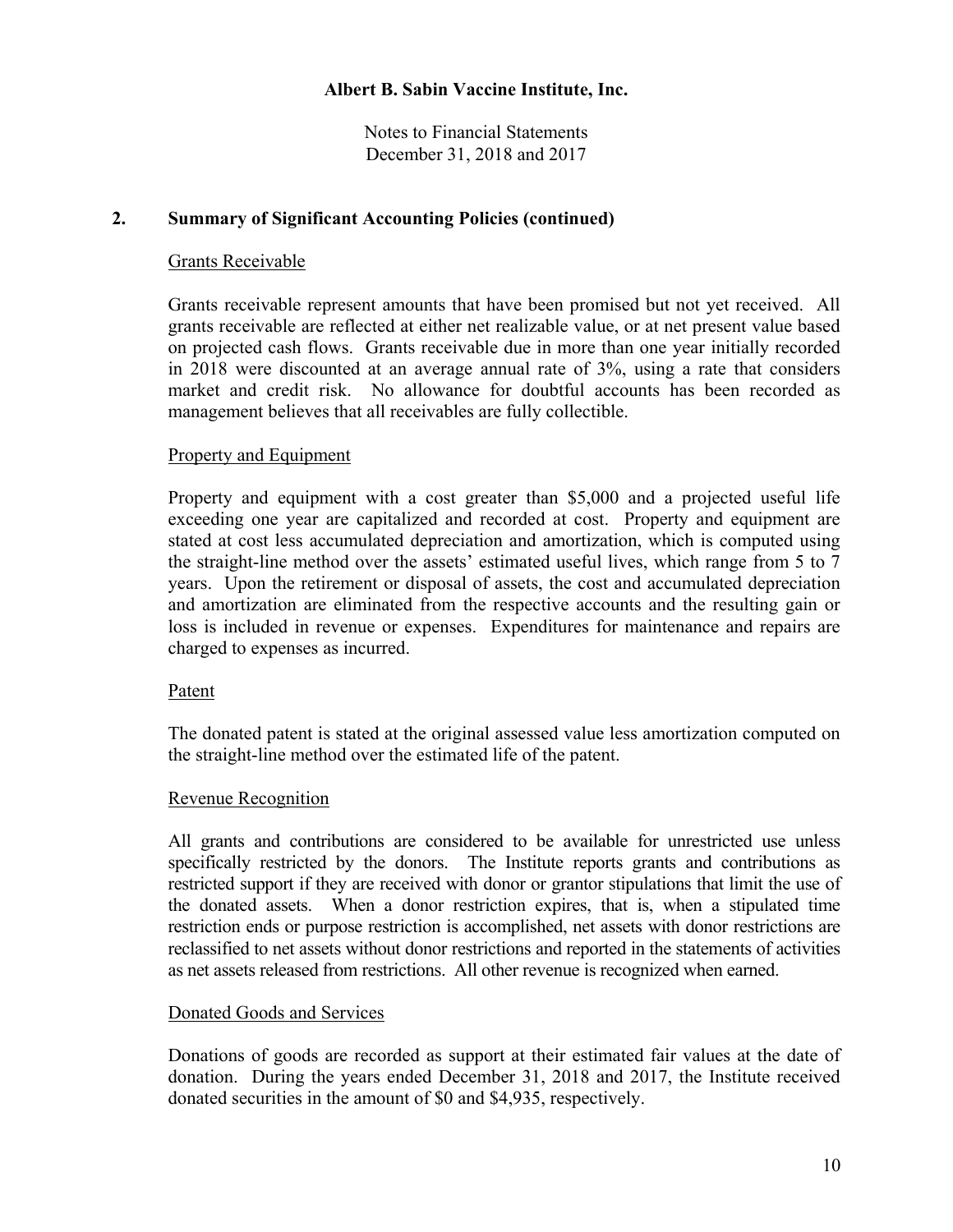Notes to Financial Statements December 31, 2018 and 2017

## **2. Summary of Significant Accounting Policies (continued)**

#### Donated Goods and Services (continued)

Donated services are recognized if the services received create or enhance nonfinancial assets or require specialized skills provided by individuals possessing those skills, and would typically need to be purchased if not provided by the donations. For the years ended December 31, 2018 and 2017, the Institute received pro bono legal services in the amount of \$75,601 and \$288,024, respectively, which are recorded in contributions revenue and donated legal expenses in the accompanying statements of activities.

#### Foreign Currency Transactions

The Institute has certain contracts that call for the use of transactions denominated in foreign currencies. The foreign currency transaction gains (losses) resulting from exchange rate fluctuations on transactions denominated in a currency other than the U.S. dollar are included net in program expenses on the statements of activities, as they related to programmatic revenue. The Institute experienced a net foreign currency transaction gain of \$13,226 during the year ended December 31, 2018 and a net foreign currency transaction loss of \$1,022 during the year ended December 31, 2017.

#### Functional Expenses

The costs of program and supporting services activities have been summarized on a functional basis in the statements of activities. The statements of functional expenses present the natural classification detail of expenses by function. Accordingly, certain costs have been allocated among the programs and supporting services benefited.

#### Advertising Costs

The Institute expenses advertising costs as incurred. Advertising expenses were \$12,903 and \$14,452 for the years ended December 31, 2018 and 2017, respectively.

#### Non-Operating Activities

During the year ended December 31, 2018, the Institute returned \$115,000 of funds to a grantor due to management's decision to not carry out the project. Additionally, during the year ended December 31, 2018, the Institute returned \$98,445 of unused funds to the grantor from a project closed in 2017. During the year ended December 31, 2017, a project was transferred to another organization, as described in Note 12. These transactions are included as non-operating activities in the accompanying financial statements, as they are not a part of the Institute's daily operating activities.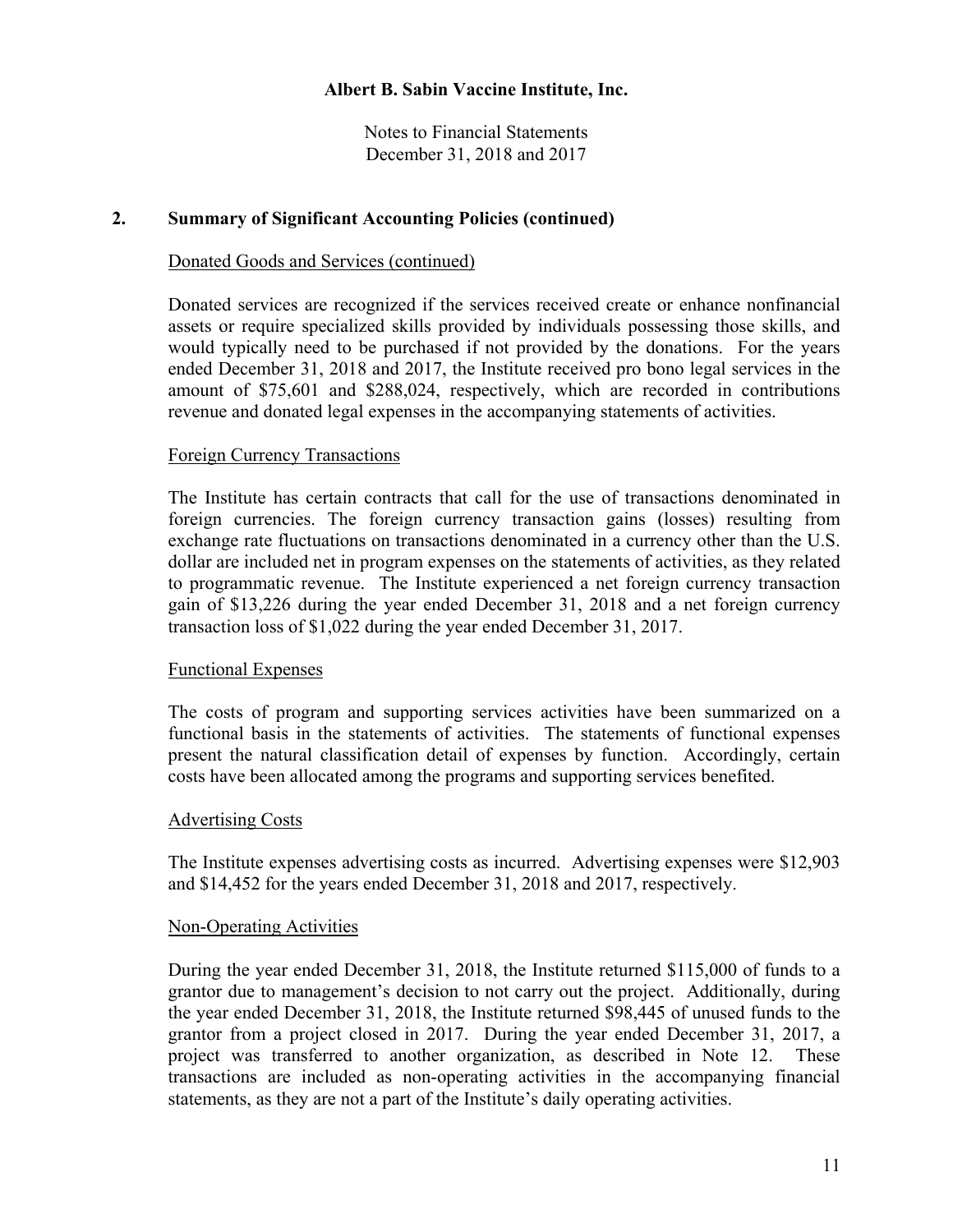Notes to Financial Statements December 31, 2018 and 2017

## **2. Summary of Significant Accounting Policies (continued)**

#### Change in Accounting Principle

On August 18, 2016, the Financial Accounting Standards Board (FASB) issued Accounting Standards Update (ASU) 2016-14, *Not-for-Profit Entities* (Topic 958) – *Presentation of Financial Statements of Not-for-Profit Entities*. The update addresses the complexity and understandability of net asset classification, deficiencies in information about liquidity and availability of resources, and the lack of consistency in the type of information provided about expenses and investment return. The Institute has implemented ASU 2016-14 and has adjusted the presentation in these financial statements accordingly. The ASU has been applied retrospectively to all periods presented, except for liquidity and availability, which is permitted by the ASU in the year of adoption. The implementation had no impact on previously reported net assets.

#### Recently Issued Accounting Pronouncement

In February 2016, the FASB issued ASU 2016-02, *Leases*. The update requires a lessee to recognize a right-of-use asset and lease liability, initially measured at the present value of the lease payments, in its statements of financial position. The guidance also expands the required quantitative and qualitative lease disclosures. The guidance is effective beginning in 2020.

## Subsequent Events

In preparing these financial statements, the Institute has evaluated events and transactions for potential recognition or disclosure through May 24, 2019, the date the financial statements were available to be issued.

## **3. Liquidity and Availability**

The Institute has \$1,489,931 of financial assets available within one year of the statement of financial position date. The Institute strives to maintain liquid financial assets on hand to meet six months of general expenditures. Management periodically reviews the Institute's liquid asset needs and adjusts the cash balances as necessary. Amounts in excess of operating liquidity needs are invested in short-term and highly liquid securities.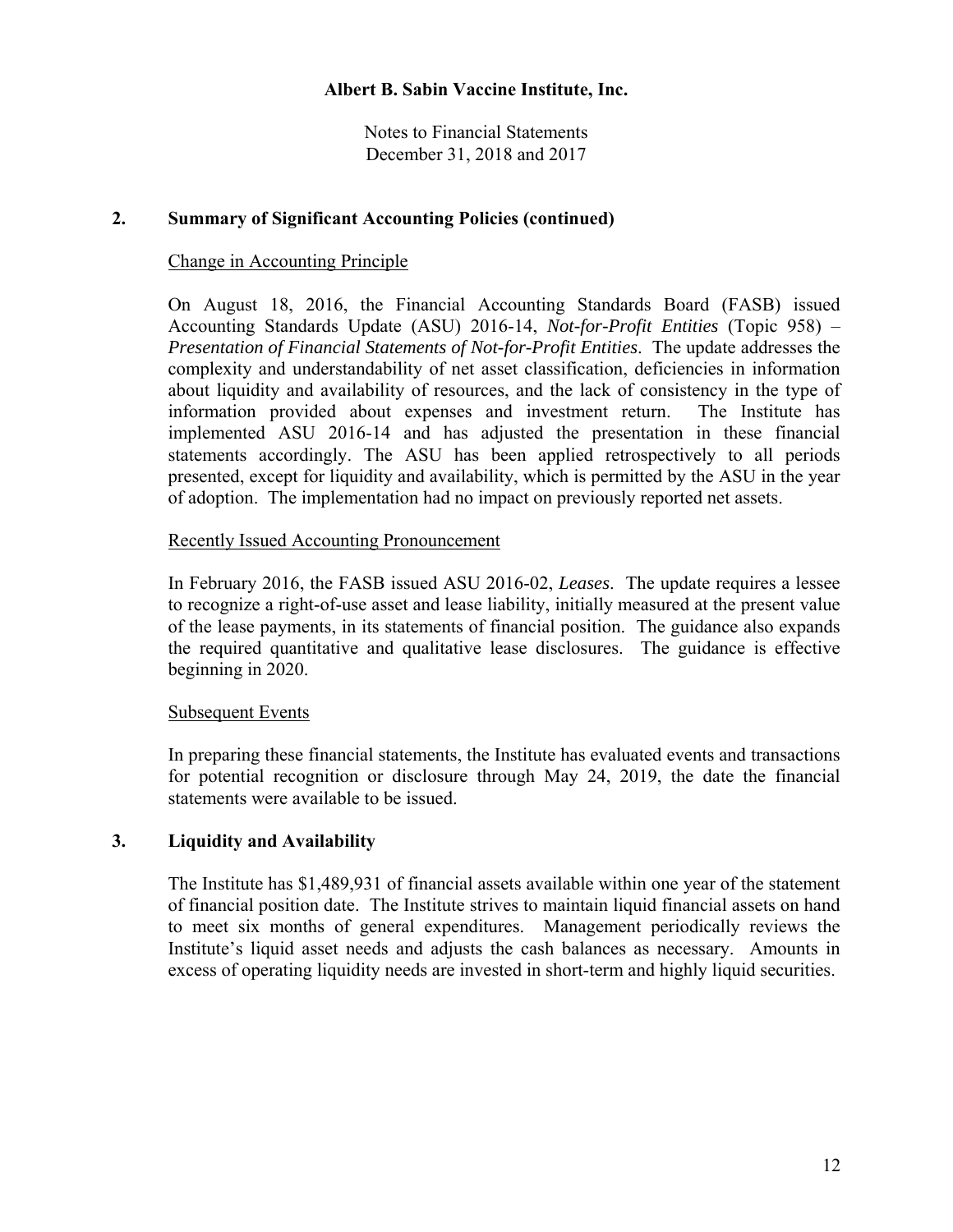Notes to Financial Statements December 31, 2018 and 2017

## **3. Liquidity and Availability (continued)**

Financial assets available for general expenditures, that is, without donor or other restrictions limiting their use, within one year of the statement of financial position date, comprise the following:

| Cash and cash equivalents                | 10,875,135   |
|------------------------------------------|--------------|
| Short-term investments                   | 1,540,018    |
| Grants receivable – current portion      | 251,664      |
| Other receivables                        | 8,150        |
| Less: restricted by donors with purpose  |              |
| restrictions                             | (11,326,467) |
|                                          |              |
| Total available for general expenditures | 1,348,500    |

#### **4. Concentrations of Risk**

#### Credit

Financial instruments that potentially subject the Institute to significant concentrations of credit risk consist of cash and cash equivalents, and investments. The Institute maintains interest-bearing cash deposits and investments with a financial institution that exceed insurable limits under the Federal Deposit Insurance Corporation (FDIC) and Securities Investor Protection Corporation (SIPC). The Institute has not experienced any credit losses on its cash and cash equivalents, and investments to date as it relates to FDIC and SIPC insurance limits. Management periodically assesses the financial condition of these financial institutions and believes that the risk of any credit loss is minimal.

## Revenue

The Institute derives its revenue and other support primarily from grants and contributions from private foundations and corporations in the pharmaceutical industry. Any material change in the level of support from these organizations could affect the Institute's program activities.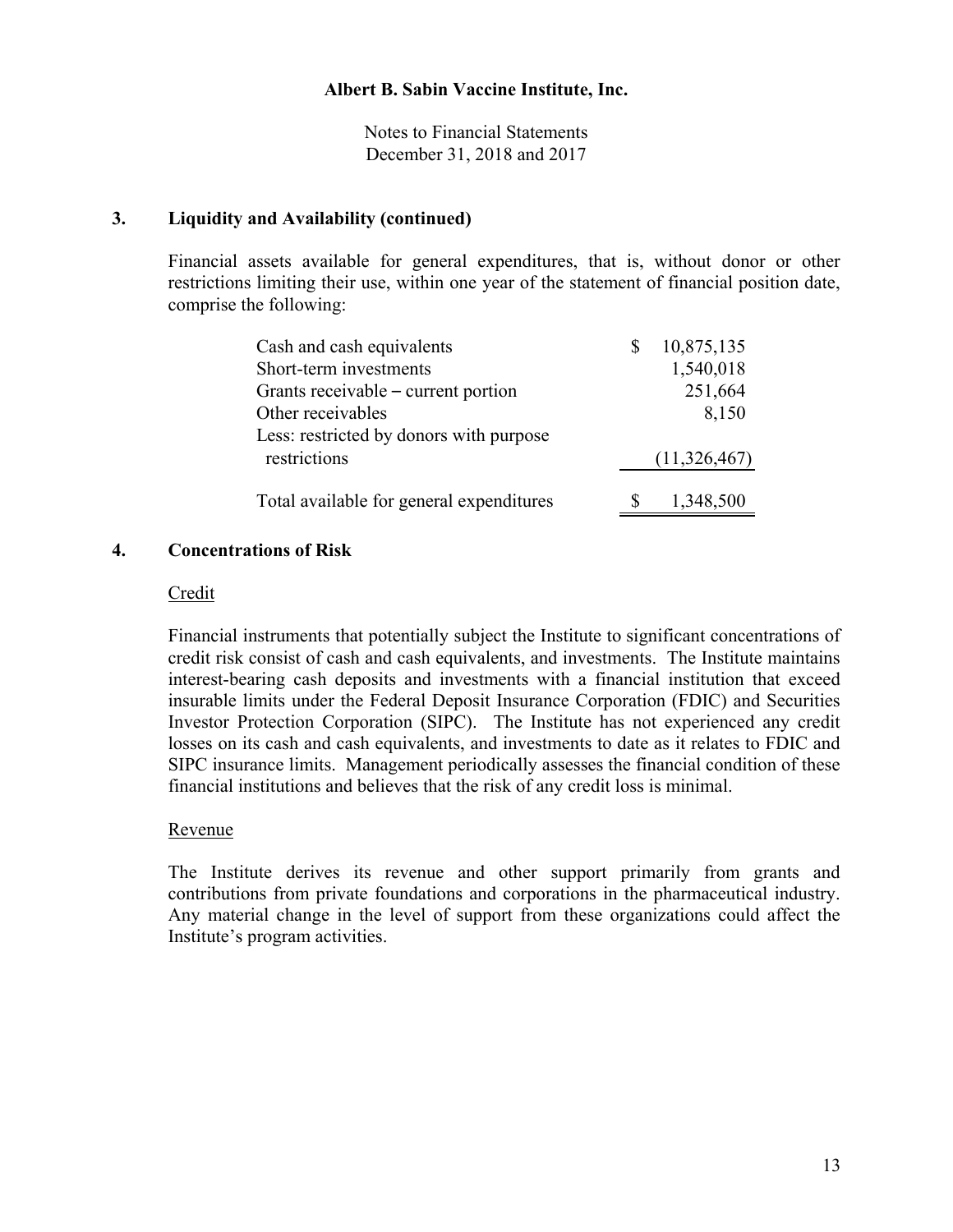Notes to Financial Statements December 31, 2018 and 2017

#### **5. Investments and Fair Value Measurements**

The Institute follows FASB Accounting Standards Codification 820, *Fair Value Measurements and Disclosures,* for its financial assets. This standard establishes a fair value hierarchy that prioritizes the inputs to valuation techniques used to measure fair value. Fair value measurement standards require an entity to maximize the use of observable inputs (such as quoted prices in active markets) and minimize the use of unobservable inputs (such as appraisals or other valuation techniques) to determine fair value. The categorization of a financial instrument within the hierarchy is based upon the pricing transparency of the instrument and does not necessarily correspond to the entity's perceived risk of that instrument.

The inputs used in measuring fair value are categorized into three levels. Level 1 inputs consist of unadjusted quoted prices in active markets for identical assets and liabilities and have the highest priority. Level 2 is based upon observable inputs other than quoted market prices, and Level 3 is based on unobservable inputs. The Institute recognizes transfers between levels in the fair value hierarchy at the end of the reporting period.

In general, and where applicable, the Institute uses quoted prices in active markets for identical assets to determine fair value. This pricing methodology applies to Level 1 investments.

The following table presents the Institute's fair value hierarchy for those assets measured on a recurring basis as of December 31, 2018:

|                            | Total fair<br>value | Level 1                       | Level 2 | Level 3 |
|----------------------------|---------------------|-------------------------------|---------|---------|
|                            |                     |                               |         |         |
| Investments:               |                     |                               |         |         |
| Money market funds,        |                     |                               |         |         |
| held for investment        | \$                  | $1,540,018$ \$ $1,540,018$ \$ | - \$    |         |
| Deferred compensation:     |                     |                               |         |         |
| Money market funds         | 29,084              | 29,084                        |         |         |
| Equities                   | 26,737              | 26,737                        |         |         |
| Mutual funds               | 241,480             | 241,480                       |         |         |
|                            |                     |                               |         |         |
| Total assets at fair value | 1,837,319 \$        | 1,837,319 \$                  |         |         |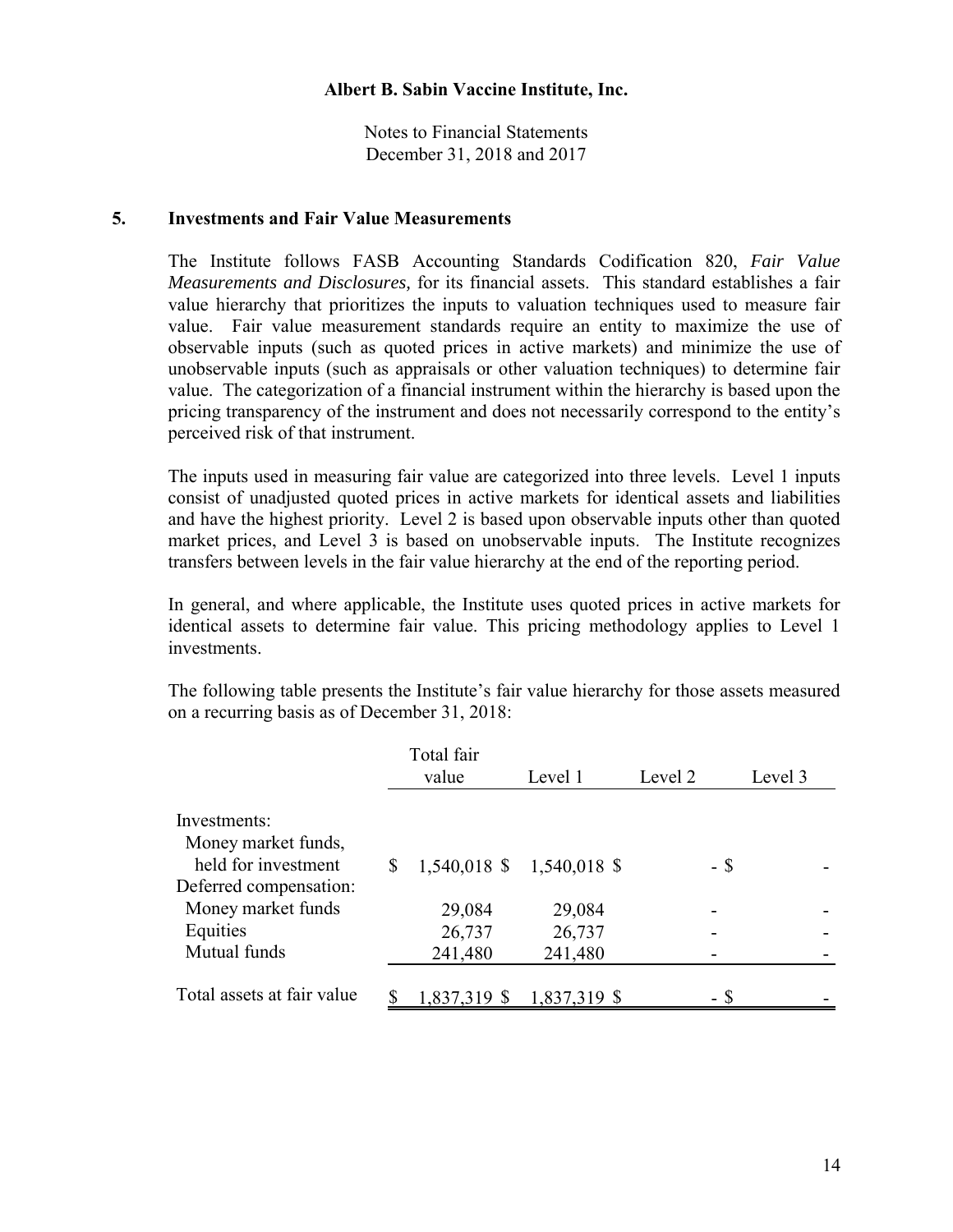Notes to Financial Statements December 31, 2018 and 2017

# **5. Investments and Fair Value Measurements (continued)**

The following table presents the Institute's fair value hierarchy for those assets measured on a recurring basis as of December 31, 2017:

|                            | Total fair   |                           |         |         |
|----------------------------|--------------|---------------------------|---------|---------|
|                            | value        | Level 1                   | Level 2 | Level 3 |
|                            |              |                           |         |         |
| Investments:               |              |                           |         |         |
| Money market funds,        |              |                           |         |         |
| held for investment        | S.           | 2,856,011 \$ 2,856,011 \$ | - \$    |         |
| Deferred compensation:     |              |                           |         |         |
| Money market funds         | 5,857        | 5,857                     |         |         |
| Equities                   | 30,756       | 30,756                    |         |         |
| Mutual funds               | 258,116      | 258,116                   |         |         |
|                            |              |                           |         |         |
| Total assets at fair value | 3,150,740 \$ | 3,150,740 \$              |         |         |

Investment income consists of the following for the years ended December 31:

|                                                        | 2018             | 2017 |                  |  |
|--------------------------------------------------------|------------------|------|------------------|--|
| Interest and dividends<br>Unrealized and realized gain | 43,286<br>27,732 |      | 27,008<br>65,215 |  |
| Total investment income                                | 71,018           |      | 92,223           |  |

The Institute did not have any investment management expenses for the years ended December 31, 2018 and 2017.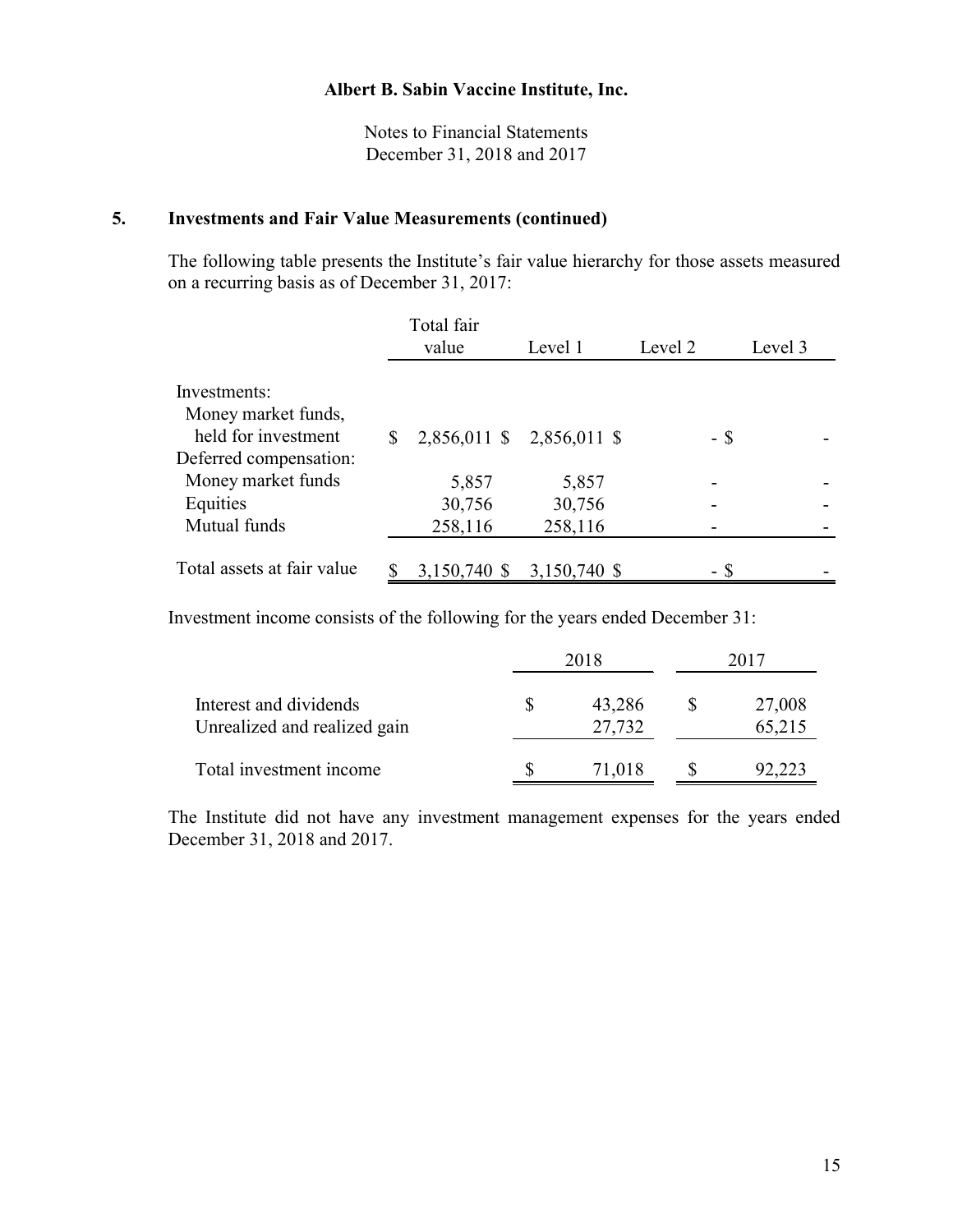Notes to Financial Statements December 31, 2018 and 2017

#### **6. Grants Receivable**

Grants receivable are comprised of the following at December 31:

|                                                                     | 2018 |                     | 2017 |         |  |
|---------------------------------------------------------------------|------|---------------------|------|---------|--|
| Receivable in less than one year<br>Receivable in one to five years | \$   | 251,664<br>150,000  | S    | 761,908 |  |
| Total grants receivable<br>Less: discount to present value          |      | 401,664<br>(8, 569) |      | 761,908 |  |
| Grants receivable, net                                              |      | 393,095             |      | 761,908 |  |

# **7. Property and Equipment**

The Institute held the following property and equipment at December 31:

|                                                                                      |    | 2018                            | 2017                                |
|--------------------------------------------------------------------------------------|----|---------------------------------|-------------------------------------|
| Leasehold improvements<br>Computer equipment and software<br>Furniture and equipment | \$ | 1,192,938<br>177,002<br>152,006 | \$<br>833,755<br>171,778<br>152,006 |
| Total property and equipment<br>Less: accumulated depreciation                       |    | 1,521,946                       | 1,157,539                           |
| and amortization                                                                     |    | (501, 132)                      | (380, 593)                          |
| Property and equipment, net                                                          | S  | 1,020,814                       | 776,946                             |

#### **8. Patent**

During 2015, the Institute was assigned a patent donation for a safety syringe technology from one of the original inventors. At the time of donation, the patent was valued by a professional third-party company at \$2,989,800, with an estimated remaining life of 12 years and 10 months. Accumulated amortization for the years ended December 31, 2018 and 2017 was \$777,447 and \$524,847, respectively.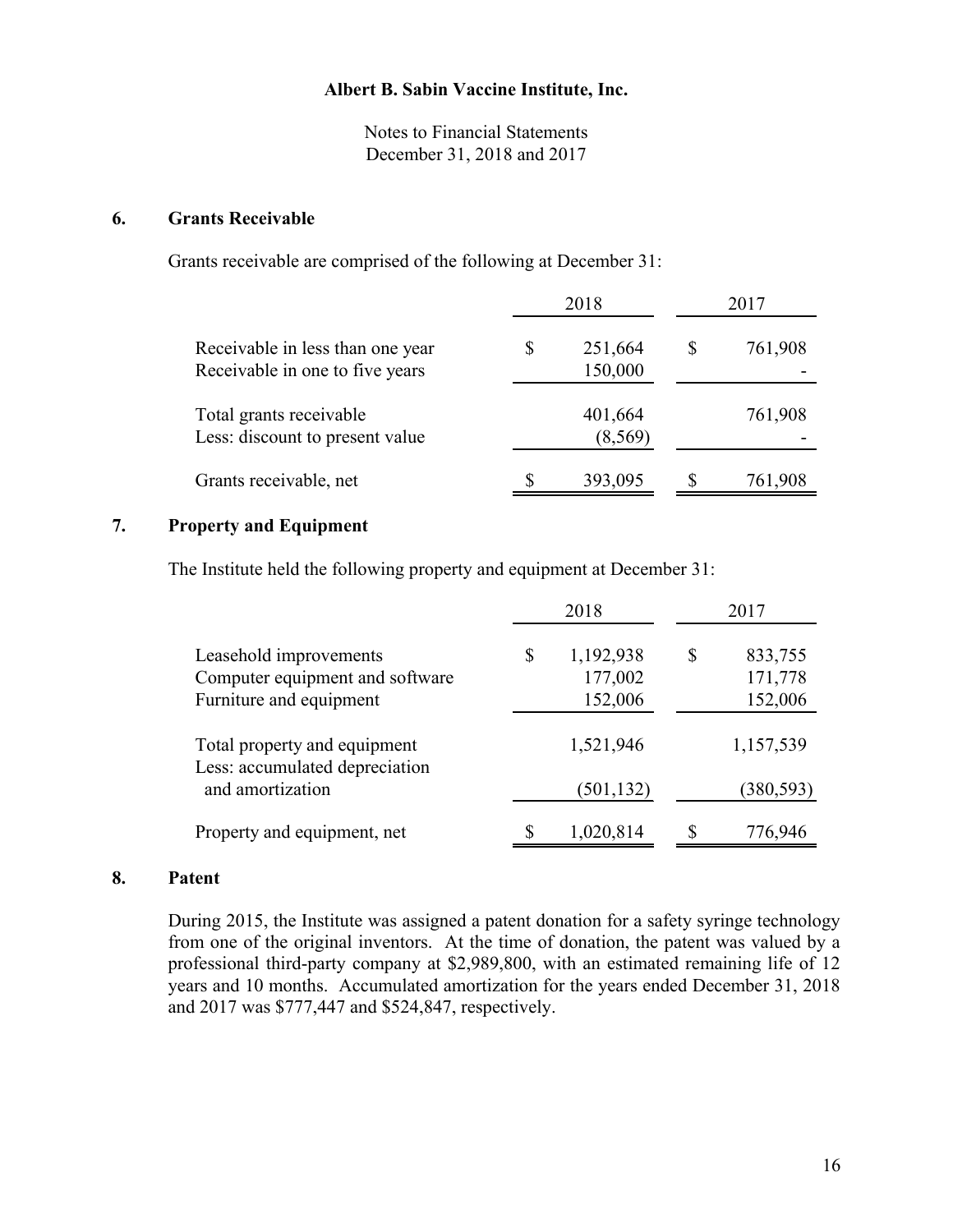Notes to Financial Statements December 31, 2018 and 2017

## **9. Commitments and Contingencies**

#### Operating Leases

During 2009, the Institute signed a sublease for office space on Pennsylvania Avenue in Washington, D.C., which expired in February 2017.

On June 24, 2016, the Institute entered into a new operating lease for office space at a new location, commencing on February 1, 2017 and expiring on January 31, 2028. The lease calls for a base monthly rental rate of \$38,278 with annual 2.5% increases, which does not include a pro rata share of the building's operating expenses and real estate taxes. As a lease incentive, the landlord provided twelve months of free rent and a leasehold improvement allowance up to \$859,845. The Institute used \$833,755 of the leasehold improvement allowance to remodel and renovate the office space during the year ended December 31, 2017. The unused portion of the allowance in the amount of \$26,090 can be applied to future rent payments.

On June 26, 2017, the aforementioned office lease was amended to include additional office space. The lease amendment commenced on January 1, 2018 and is scheduled to expire on January 31, 2028. The additional office space has the same rates per square foot as the original lease and calls for 2.5% annual increases. The Institute will account for both leases as a new lease starting January 1, 2018 in accordance with GAAP requirements.

Under accounting principles generally accepted in the United States of America, all fixed rent increases and lease incentives are recognized on a straight-line basis ratably over the term of the sublease. The difference between this expense and the required lease payments is reflected as deferred rent in the accompanying statements of financial position. Deferred rent was \$1,628,579 and \$1,203,868 at December 31, 2018 and 2017, respectively.

During 2018, the Institute entered into a sublease with a tenant to sublet a portion of its office space. The sublease commenced on May 1, 2018 and is scheduled to expire on April 30, 2021. The sublease includes fixed annual rent increases of 4% throughout the term of the sublease. The scheduled rent increases have not been recorded as rent receivable in the accompanying financial statements due to immateriality.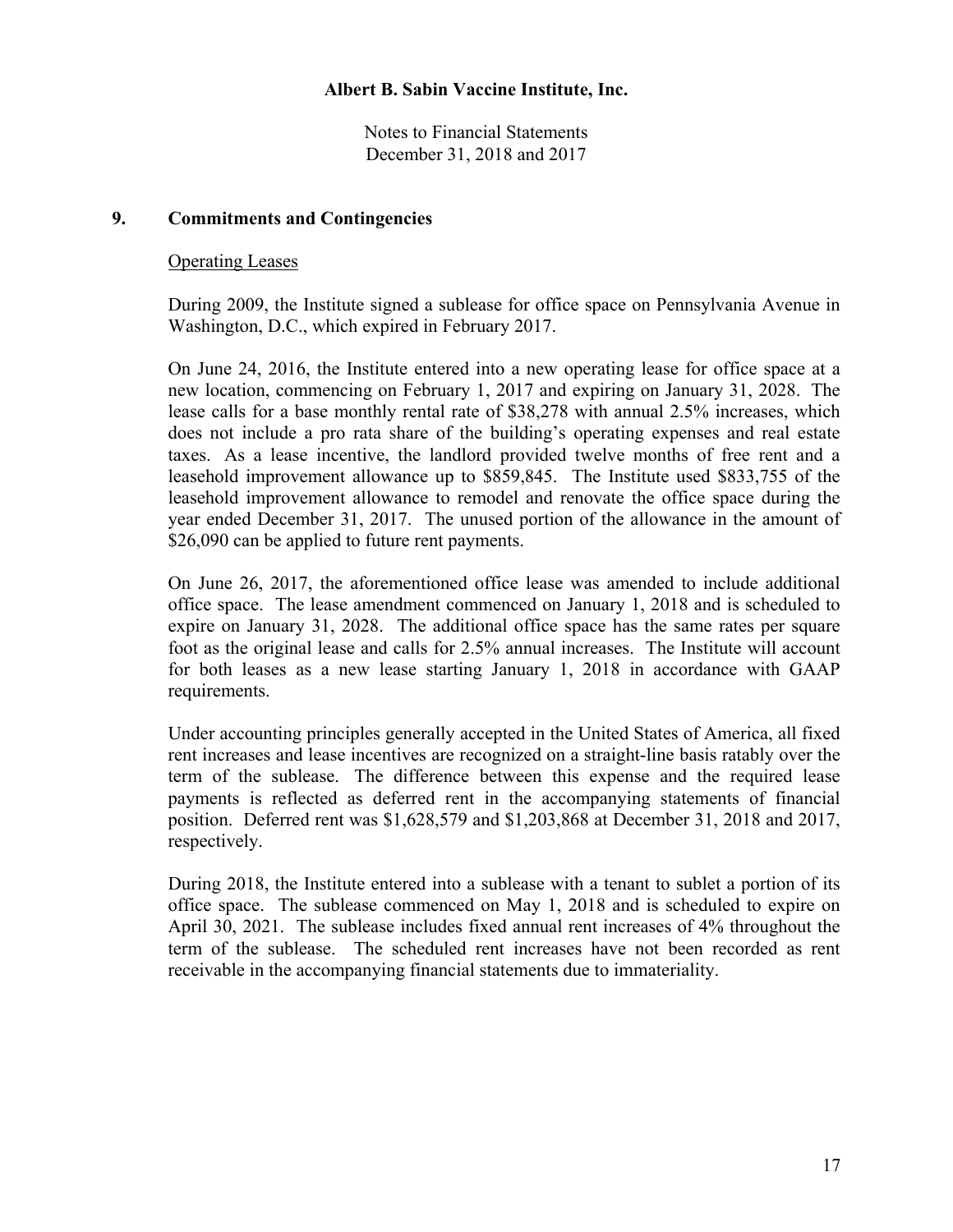Notes to Financial Statements December 31, 2018 and 2017

#### **9. Commitments and Contingencies (continued)**

#### Operating Leases (continued)

Rent expense for the years ended December 31, 2018 and 2017 under all leases amounted to \$552,502 and \$456,925, respectively.

Future minimum lease payments and receipts under all operating leases are as follows for the years ending December 31:

|            | Payments |           | Receipts |         | Net           |  |
|------------|----------|-----------|----------|---------|---------------|--|
| 2019       | \$       | 664,880   | \$       | 73,539  | \$<br>591,341 |  |
| 2020       |          | 681,467   |          | 76,481  | 604,986       |  |
| 2021       |          | 698,543   |          | 28,825  | 669,718       |  |
| 2022       |          | 716,005   |          |         | 716,005       |  |
| 2023       |          | 733,956   |          |         | 733,956       |  |
| Thereafter |          | 3,191,660 |          |         | 3,191,660     |  |
| Total      | \$       | 6,686,511 | \$       | 178,845 | 6,507,666     |  |

## Letter of Credit

Coinciding with entering into the office lease, the Institute issued an irrevocable letter of credit on September 21, 2016, with the new landlord listed as the beneficiary in the amount of \$38,278 as a security deposit. The letter of credit was increased by an additional \$14,565 with the amendment of additional space, as described above. The total security deposit at both December 31, 2018 and 2017 for the office lease and amendment was \$52,843. The letter of credit will be automatically extended without amendment for one-year periods from the initial expiration date of February 1, 2018, and will not extend beyond January 31, 2028, unless by subsequent mutual agreement.

## Employment Agreements

The Institute has employment agreements with two key executives. These employment agreements contain provisions for fixed salaries, performance bonuses, and other allowances, some of which are deferred. Amounts related to the deferred compensation are reflected as deferred compensation liability in the accompanying statements of financial position.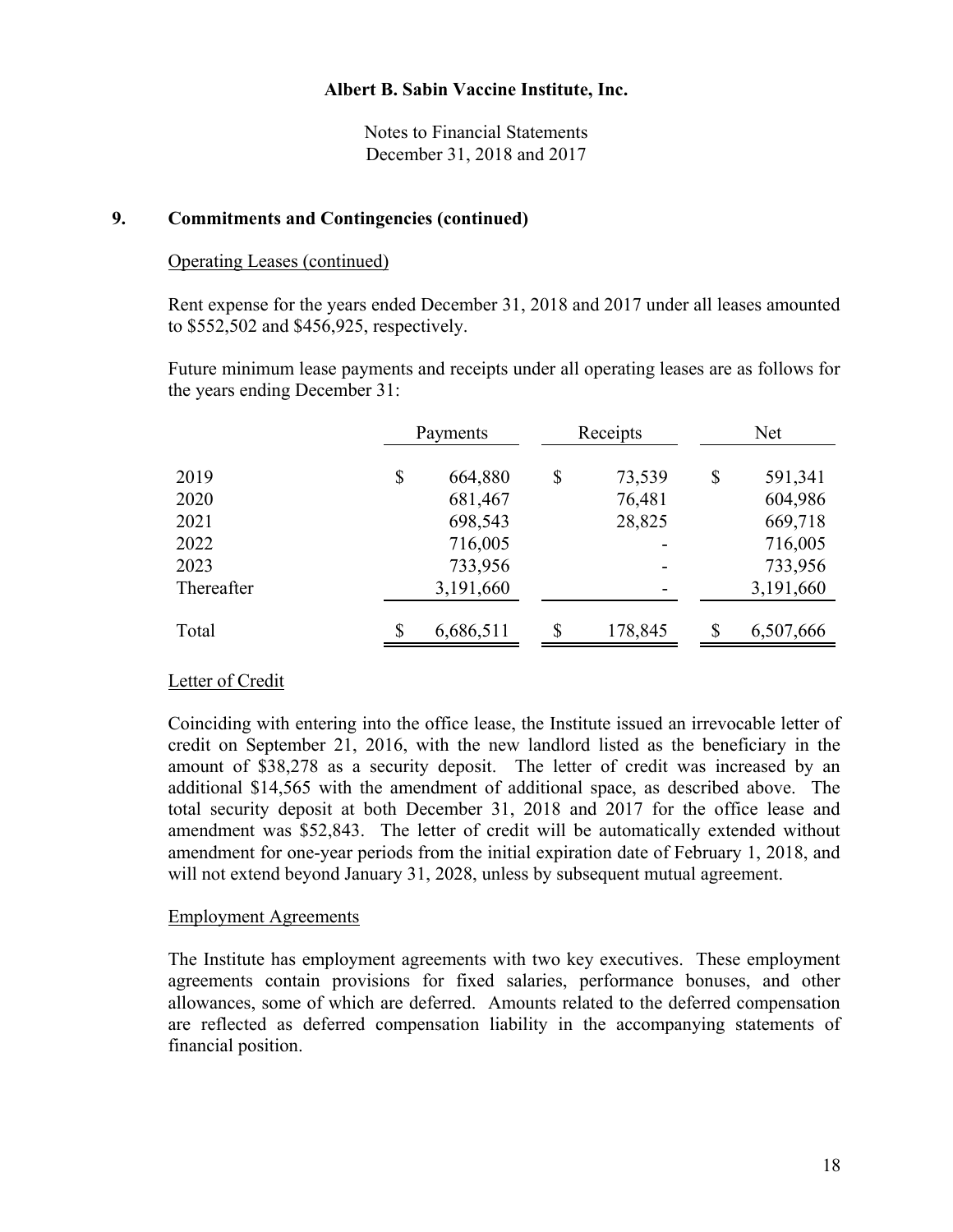Notes to Financial Statements December 31, 2018 and 2017

# **10. Net Assets With Donor Restrictions**

Net assets with donor restrictions consist of the following at December 31:

|                                          | 2018 |            |    | 2017       |  |
|------------------------------------------|------|------------|----|------------|--|
|                                          |      |            |    |            |  |
| Flu vaccine initiatives                  | \$   | 2,747,854  | \$ | 2,368,638  |  |
| Safety syringe advocacy                  |      | 2,215,353  |    | 2,467,953  |  |
| Typhoid initiatives                      |      | 2,014,140  |    | 1,878,664  |  |
| <b>IAIM Network</b>                      |      | 1,506,896  |    | 634,943    |  |
| Vaccine acceptance and demand            |      | 750,652    |    |            |  |
| Regional pertussis meeting               |      | 321,268    |    |            |  |
| Rubella initiatives                      |      | 302,438    |    | 562,450    |  |
| Meningococcal initiatives                |      | 255,694    |    | 551,546    |  |
| Arbovirus workshop                       |      | 255,457    |    | 555,459    |  |
| R&D due diligence                        |      | 230,811    |    | 177,130    |  |
| Dengue initiatives                       |      | 230,371    |    | 251,715    |  |
| Rotavirus initiatives and conferences    |      | 189,165    |    | 363,459    |  |
| Ciro de Quadros vaccinology course       |      | 131,098    |    | 48,987     |  |
| Pneumococcal initiatives                 |      | 41,687     |    | 228,336    |  |
| Varicella surveillance project           |      | 41,280     |    | 130,793    |  |
| Gold medal                               |      | 39,700     |    |            |  |
| Adolescent health platform workshops     |      | 25,277     |    | 502,789    |  |
| Journalist training                      |      | 24,757     |    | 30,295     |  |
| Sustainable immunization financing       |      | 2,529      |    | 30,944     |  |
| Pertussis initiatives                    |      | 40         |    | 1,159      |  |
| Vaccine policy                           |      |            |    | 166,401    |  |
| Hookworm vaccine R&D initiatives         |      |            |    | 98,446     |  |
| NTD surveillance project                 |      |            |    | 19,838     |  |
| Total net assets with donor restrictions | \$   | 11,326,467 | \$ | 11,069,945 |  |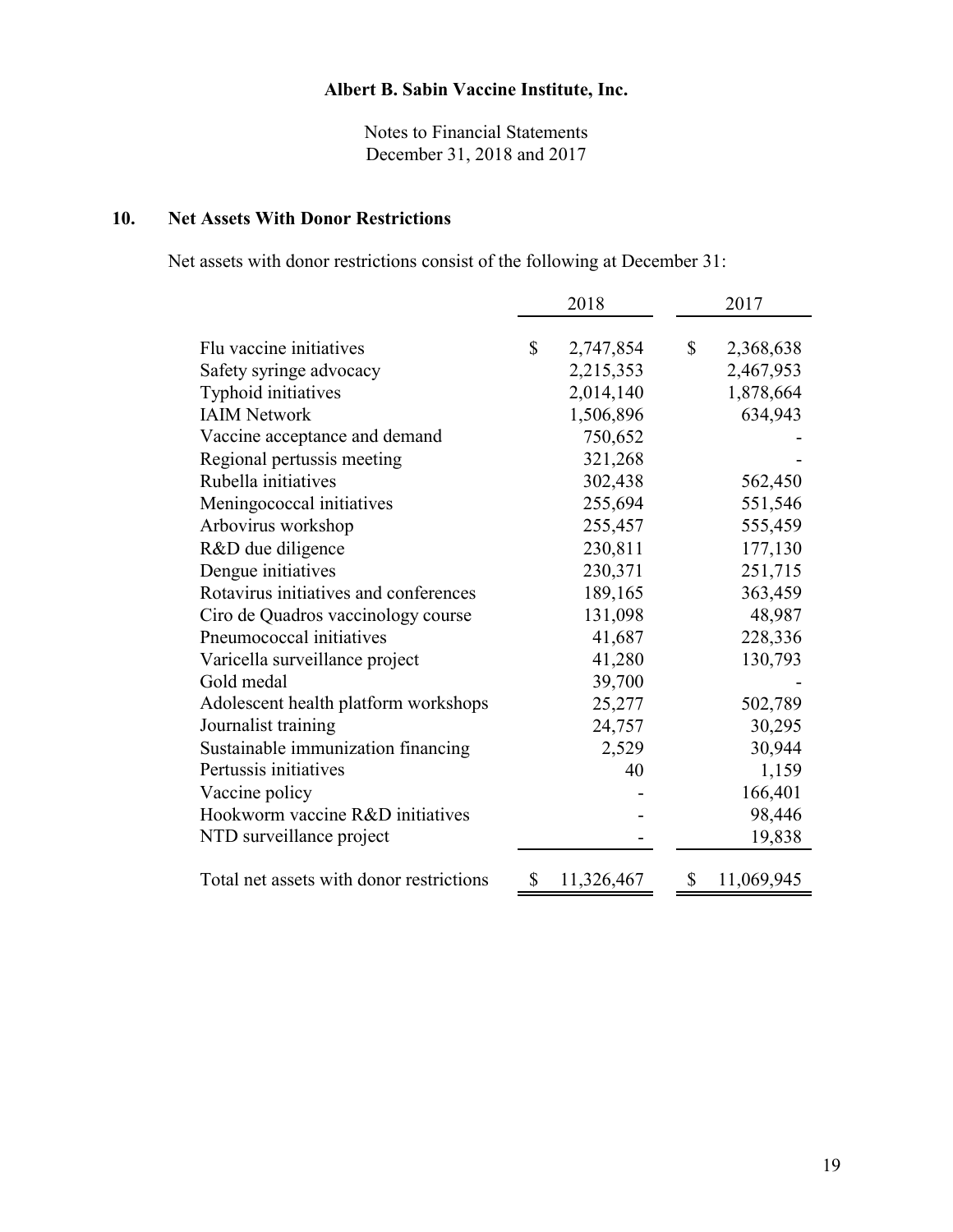Notes to Financial Statements December 31, 2018 and 2017

#### **11. Retirement Plans**

#### Defined Contribution Plan

The Institute offers a 401(k) plan to full-time employees who are 21 years of age and have completed three consecutive months of employment. Employees may participate by deferring compensation up to the Internal Revenue Service limit, which was \$18,500 and \$18,000 in 2018 and 2017, respectively, into the plan each year on a voluntary basis. Additionally, the Institute may elect to match a portion of the employee's contribution on an annual basis. During the years ended December 31, 2018 and 2017, the Institute's match amounted to \$100,644 and \$99,104, respectively.

#### Defined Compensation Plan

During 2016, the Institute adopted a non-qualified deferred compensation plan under IRC Section 457(b) for an executive employee. An additional plan was adopted during 2017 for another executive employee. Deferred compensation and investments designated for such deferrals are only available and taxable upon termination of employment, retirement, death, or an unforeseeable emergency. Until paid or made available to the participant or beneficiary, all deferred amounts, and investment earnings related thereto, are solely the property and rights of the Institute. At December 31, 2018 and 2017, the deferred compensation asset and corresponding liability totaled \$297,301 and \$294,729, respectively.

## **12. Related Parties**

## Vaccine Development Program

During 2011, the Institute entered into an affiliation with Baylor College of Medicine (BCM) and Texas Children's Hospital (TCH) to jointly enhance and support efforts for vaccine development, treatment, prevention, and advocacy pertaining to neglected and other tropical diseases. In conjunction with this, the Institute relocated its Vaccine Development Program (VDP) and agreed to operate the VDP pursuant to a Memorandum of Understanding (MOU) between all parties. While the Institute's former President also served in various capacities with BCM and TCH, and there was nominal governance overlap, there was no controlling financial interest between the parties, all of whom were independent organizations.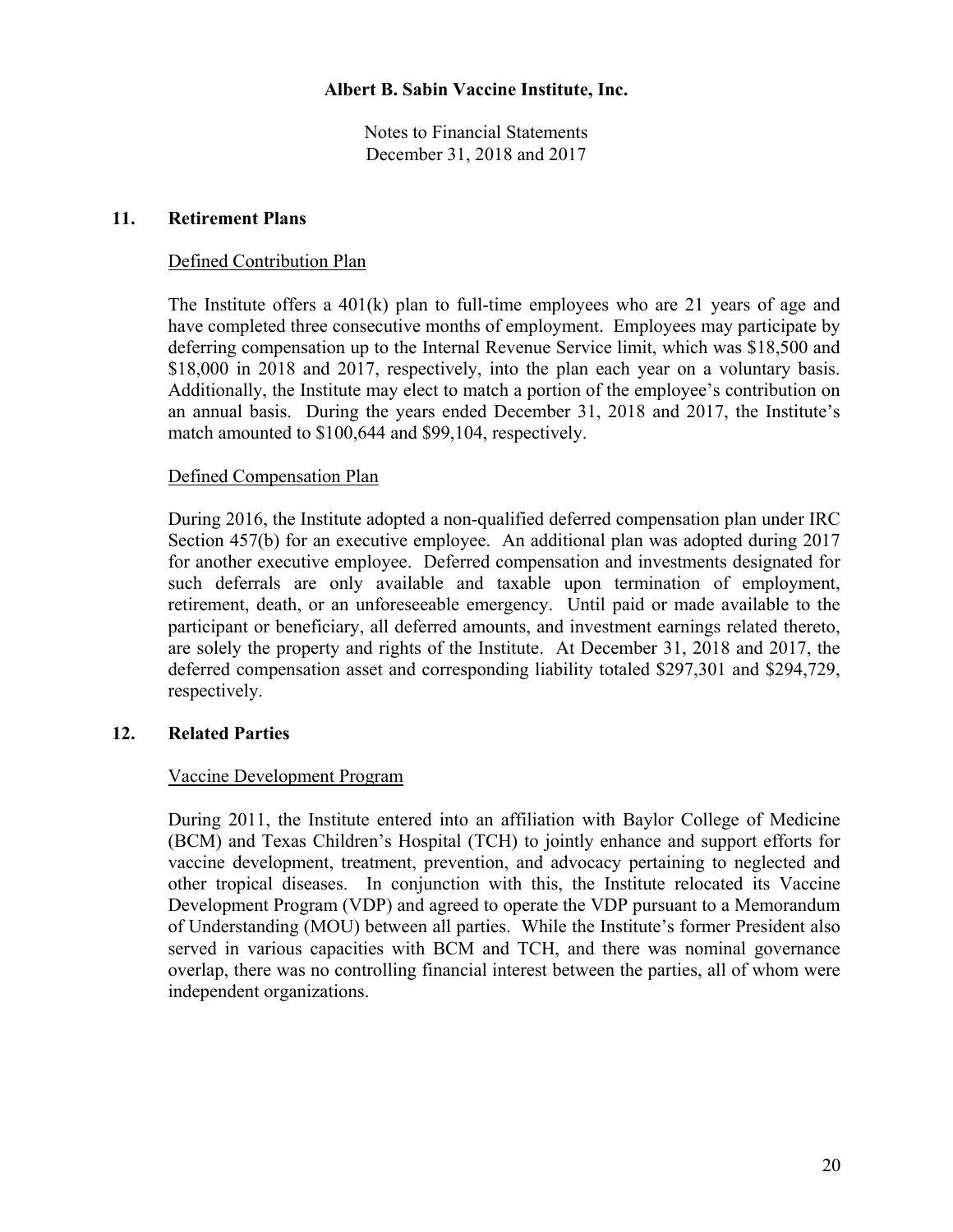Notes to Financial Statements December 31, 2018 and 2017

## **12. Related Parties (continued)**

#### Vaccine Development Program (continued)

The Institute's President resigned his role effective April 24, 2017 to pursue his increasing responsibilities at BCM and TCH. In conjunction with his resignation, the Institute, BCM, and TCH have concluded their MOU, effective April 30, 2017. The research was transferred to BCM during 2017. Accordingly, the Institute recorded a project transfer of \$1,121,003 in the accompanying statements of activities as a nonoperating activity.

The Institute has continued its focus on vaccine research and development to improve human lives and has advanced from landscape review and due diligence to initiation of new vaccine research and development opportunities. These opportunities are aligned with the Institute's strategic plan, which includes supporting innovative techniques and approaches in vaccine research and development.

#### **13. Functionalized Expenses**

The financial statements report certain categories of expenses that are attributed to more than one program or supporting function. Therefore, expenses require allocation on a reasonable basis that is consistently applied. Program expenses represent direct costs that result in the Institute fulfilling its mission. Fundraising expenses represent costs that involve seeking, soliciting, or securing grants and contributions. General and administrative expenses represent costs necessary for the operations of the Institute that are not easily identifiable with specific program or fundraising activities. The Institute utilizes direct allocation as its preferred method of allocating expenses, and it is used most often provided it is reasonably efficient. The majority of the expenses for the Institute are allocated using the direct allocation method. Indirect allocation is used when the direct method is too burdensome, and the Institute utilizes indirect allocation for certain natural categories of expenses. The expenses that are allocated using the indirect method include salaries, employee benefits, payroll taxes, office supplies and other office-related expenses, and depreciation and amortization, among other expenses, which are allocated on the basis of estimates of time and effort.